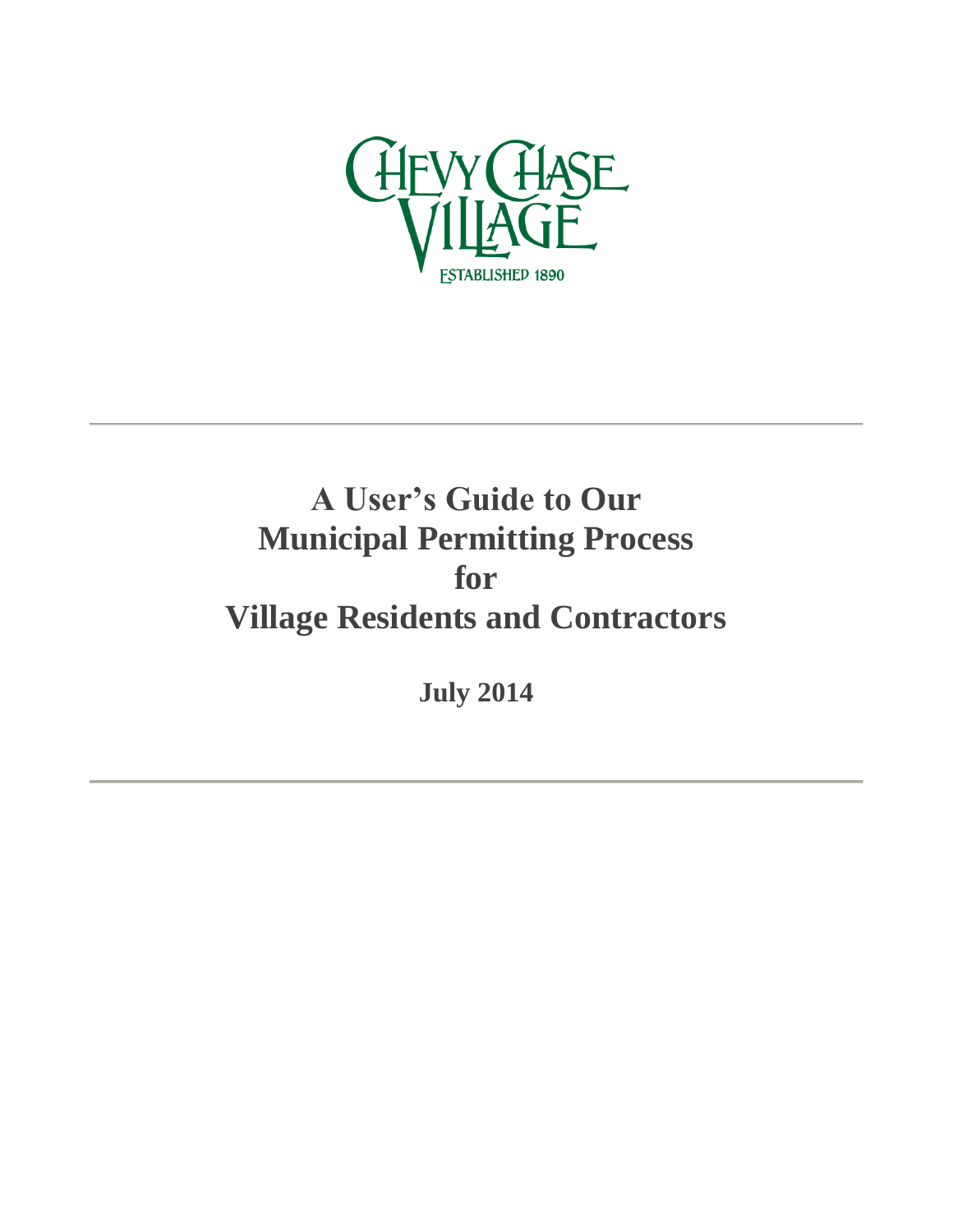# **Table of Contents**

| (3) Chevy Chase Village Ordinances [11] [2013] Chevy Chase Village Ordinances [11] [2014] [2015] [2015] [2015] [2015] [2015] [2015] [2015] [2015] [2015] [2015] [2015] [2015] [2015] [2015] [2015] [2015] [2015] [2015] [2015] |  |
|--------------------------------------------------------------------------------------------------------------------------------------------------------------------------------------------------------------------------------|--|
|                                                                                                                                                                                                                                |  |
|                                                                                                                                                                                                                                |  |
|                                                                                                                                                                                                                                |  |

| <b>Resources</b> (mailing addresses, telephone numbers, websites) |  |  |
|-------------------------------------------------------------------|--|--|
|-------------------------------------------------------------------|--|--|

| Steps in the Chevy Chase Village Permitting Process <b>Constitution</b> 2014 10:44 |                |
|------------------------------------------------------------------------------------|----------------|
|                                                                                    |                |
| 2. Courtesy Permits                                                                | p. 5           |
|                                                                                    |                |
|                                                                                    | $\mathbf{p.}5$ |
|                                                                                    |                |
|                                                                                    | p. 6           |
| 7. Village Permits: Issuance, Conditions and Expirations                           |                |
| 8. May I Change My Plans After My Village Building Permit Is Issued?               |                |
|                                                                                    | p. 8           |
|                                                                                    |                |
|                                                                                    |                |

## Flow Chart for Acquiring a Building Permit in Chevy Chase Village **p. 2006** Flow Chart for Acquiring a Building Permit in Chevy Chase Village

| Other Frequently Asked Questions (FAQs) About Permitting in the Village      | p.10    |
|------------------------------------------------------------------------------|---------|
| Village Code Prohibits My Preferred Project: What Are My Options?            | p. $10$ |
| Will I Be Notified If My Neighbor Applies for a Village Permit?<br>$\bullet$ | p. $10$ |
| I Dislike My Neighbor's Proposed Project: What Are My Options?               | p. 10   |
| My Property Is in the Historic District: Do I Need a Different Permit?       | p.11    |
| What Is the Difference Between Renovation and New Construction?<br>$\bullet$ | p.11    |
| Where Does My Property End and the Public Right-Of-Way Begin?<br>$\bullet$   | p.11    |
|                                                                              | p. 13   |
|                                                                              | p. 13   |
| $\bullet$                                                                    | p. 14   |
|                                                                              | p. 14   |
|                                                                              | p. 14   |
| (3) Driveway Aprons                                                          | p. 14   |
| Graphic #2: Example of a Driveway, Driveway Apron, and Curb Cut              | p. 15   |
| Building, Replacing and Maintaining Fences and Walls                         | p. 16   |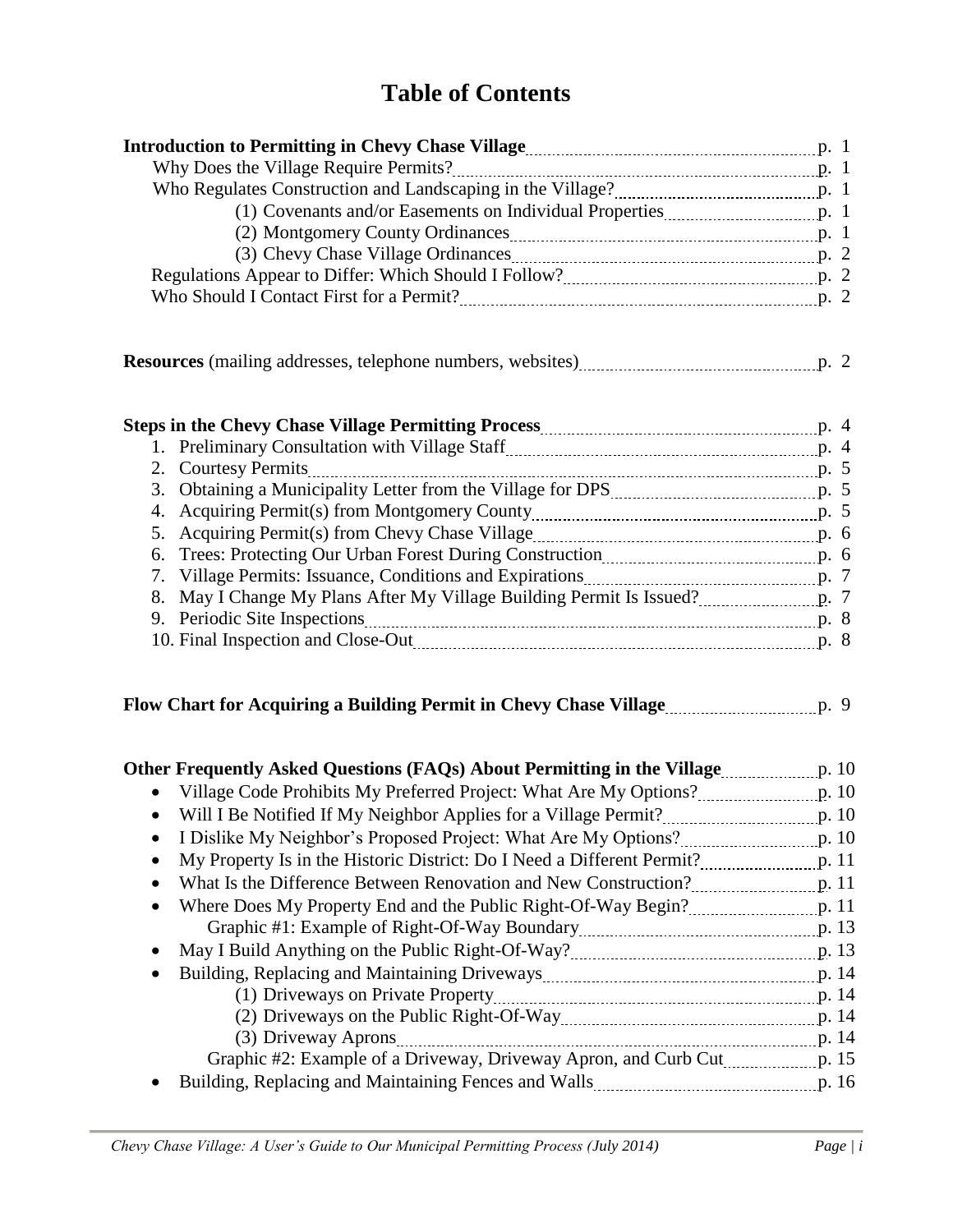| Building, Replacing and Maintaining Air Conditioners,                                                                   |       |
|-------------------------------------------------------------------------------------------------------------------------|-------|
| <b>Heat Pumps and Generators</b>                                                                                        | p. 17 |
| • Do I Need a Village Permit for a Landscaping Project? [11] [12] Do I Need a Village Permit for a Landscaping Project? | p.17  |
|                                                                                                                         |       |
|                                                                                                                         | p. 18 |
|                                                                                                                         | p. 18 |

#### **Our Urban Forest: Tree Removal, Tree Protection and Reforestation**

| in Chevy Chase Village <u>manual contract of the set of the set of the set of the set of the set of the set of the s</u>                                                                                                             |               |
|--------------------------------------------------------------------------------------------------------------------------------------------------------------------------------------------------------------------------------------|---------------|
|                                                                                                                                                                                                                                      |               |
| $\bullet$                                                                                                                                                                                                                            | p. 19         |
|                                                                                                                                                                                                                                      | p. 19         |
| • Appeals for Tree Removal <b>Constantine Constantine Constantine Constantine Constantine Constantine Constantine Constantine Constantine Constantine Constantine Constantine Constantine Constantine Constantine Constantine Co</b> | p. 21         |
| Reforestation                                                                                                                                                                                                                        | p. 21         |
|                                                                                                                                                                                                                                      | p. 21         |
|                                                                                                                                                                                                                                      |               |
| $\bullet$                                                                                                                                                                                                                            |               |
| $\bullet$                                                                                                                                                                                                                            |               |
| $\bullet$                                                                                                                                                                                                                            |               |
|                                                                                                                                                                                                                                      | $\sim$ $\sim$ |

#### Flow Chart for Tree Maintenance in Chevy Chase Village **p. 25** p. 25 Flow Chart for Removing Trees on Private Property in Chevy Chase Village **p. 26** p. 26

| Stormwater, Drainage, and Sediment Control in Chevy Chase Village p. 27    |       |
|----------------------------------------------------------------------------|-------|
| • Why We Regulate Construction for Stormwater, Drainage and Sediment p. 27 |       |
|                                                                            | p. 27 |
| • Conclusion                                                               | p. 28 |
| <b>APPENDICES: Sample Forms, Worksheets and Checklists:</b>                | p. 29 |

#### **Building-related Forms**:

- Pre-Design Review Meeting (PDRM) Application
- Sample Municipality Letter from Chevy Chase Village to the Department of Permitting Services of Montgomery County
- Building Permit Application
- Building Permit Application for Fences and Walls
- Building Permit Application for Air Conditioning Units, Heat Pumps and Generators
- Building Permit Application for Driveways and Other Features at Grade
- Worksheet: Construction Calculations (renovations and new construction).
- Checklist: Building Permit Internal Review Process
- Checklist: Site Plan Requirements
- Checklist: Site Management Conditions
- Checklist: Site Inspection Reports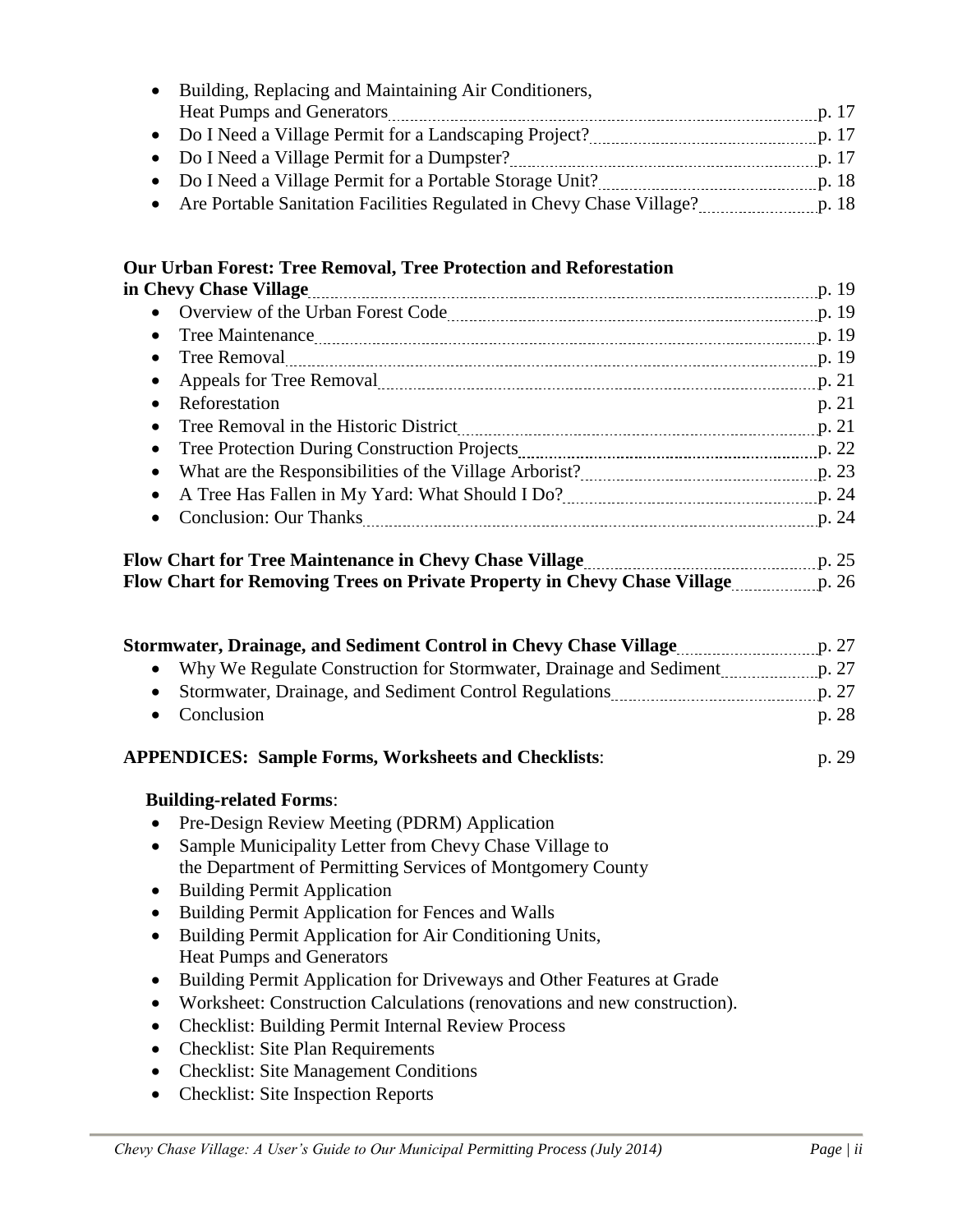- Checklist: Final Inspection and Close-Out
- Dumpster Permit Application
- Portable Storage Unit Permit Application

#### **Sample Forms Related to Trees**

- Tree Removal Permit Application Form
- Tree Inspection Request Form
- Tree Preservation Procedures (as may be prescribed by Village Arborist)
- Statement of Appeal for Tree Removal Permit

#### **Variances, Special Permits and Appeals**

- Instructions for Applying for a Special Permit or Variance, or Appealing a Decision by the Village Manager
- Special Permit Application Form
- Variance Application Form
- Website Posting Notice Form for Appeal, Special Permit & Variance Hearing

#### **Fee Schedule for Permits, Appeals and other Village Services**

**Glossary of Terms**

#### **Map of Historic District in Chevy Chase Village**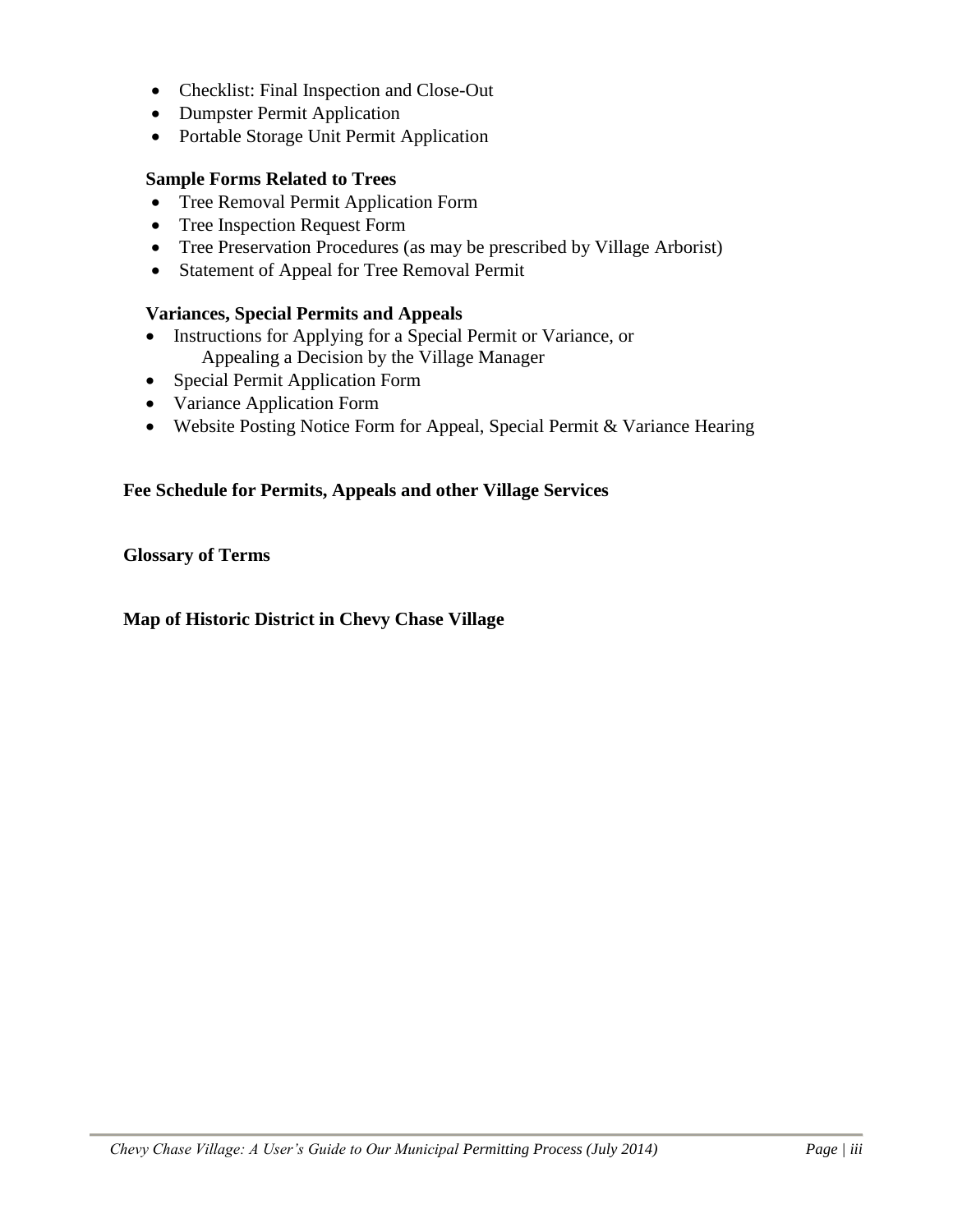# **Introduction to Permitting in Chevy Chase Village**

This is your guide to permitting in Chevy Chase Village. It is designed to help answer your questions about the permitting process. Village staff will gladly advise you throughout your permitting process. Please do not hesitate to call the Village office or make an appointment with Village staff (Tel. 301- 654-7300, E-mail: [ccvpermitting@montgomerycountymd.gov\)](mailto:ccvpermitting@montgomerycountymd.gov) to discuss any questions you may have. Village staff looks forward to working with you.

### **Why Does the Village Require Permits?**

A unique quality of Chevy Chase Village is the scale of our homes proportionate to the lots on which they are constructed, and the relationship between our homes and our beautiful tree-lined streets. To preserve these special qualities, the Village over the years has adopted building setbacks, lot coverage restrictions, landscaping controls, and other limits. These restrictions are enacted by our Board of Managers, who are comprised of and elected by fellow Village residents. Whether you are modifying an existing fence or driveway, or building an entire house, you are responsible for getting the necessary permits before starting work. Trees in our Village also receive special protection.

#### **Who Regulates Construction and Landscaping in the Village?**

Three levels of control govern construction and landscaping within the Village:

#### *(1) Covenants and/or Easements on Individual Properties*

For most properties in the Village, restrictions exist from covenants and/or easements. These are the oldest controls in the Village. Many covenants were placed on lots when the Village was originally subdivided. Covenants are recorded in Montgomery County's Land Records Department. Residents should review deeds and title insurance policies for covenants and easements specific to their property and obtain a copy of all such covenants and easements before proceeding with any construction projects. The Village office does not maintain official copies of land records, covenants, or easements.

#### *(2) Montgomery County Ordinances*

All construction in Montgomery County requires county permits; tree removal may also require a county permit. The Department of Permitting Services of Montgomery County (DPS; see Resources below) is the primary permitting agency for the county. For properties in the Village that lie within the boundaries of the historic district, the county requires a Historic Area Work Permit (HAWP) as well. To determine if your property has historic designation, contact the Historic Preservation Commission (HPC; see Resources below).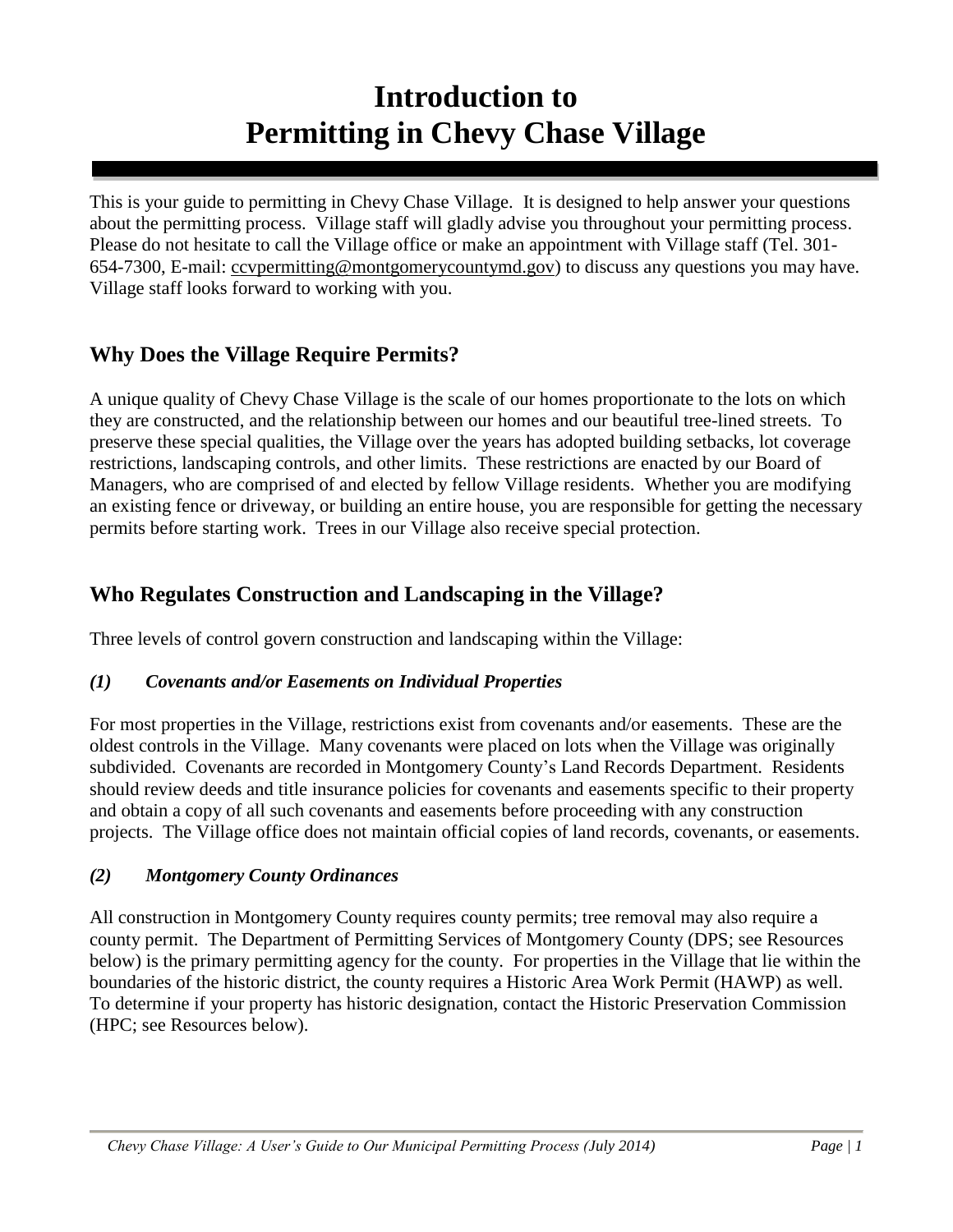#### *(3) Chevy Chase Village ("the Village") Ordinances*

The Village has an independent municipal code regulating construction. Our code is enacted by our Board of Managers, who are comprised of and elected by fellow Village residents. Village regulations apply to all Village properties. Regulations apply to (but are not limited to):

- $\checkmark$  New construction
- $\checkmark$  Exterior home improvements
- $\checkmark$  Replacement and maintenance of existing driveways, sidewalks, patios and other features at grade
- $\checkmark$  Fences and walls
- $\checkmark$  Arbors
- $\checkmark$  Swimming pools and tennis courts
- $\checkmark$  Play equipment
- $\checkmark$  Air conditioners, heat pumps, geothermal systems and generators
- $\checkmark$  Dumpsters and portable storage units
- $\checkmark$  Construction in the Village right-of-way (such as irrigation systems, fences and trees)
- $\checkmark$  Noise control
- $\checkmark$  Signs
- $\checkmark$  Storm water and drainage
- $\checkmark$  Tree removal and protection

*Please note*: having a permit from Montgomery County does not guarantee a permit from the Village. A proposed project must comply with all of the Village's municipal regulations, and Village regulations may be more restrictive than county regulations.

#### **Regulations Appear to Differ: Which Should I Follow?**

Restrictions by one governing body can be more limiting than those set by another governing body. For example, a covenant may impose a 15' building setback line for a property while the Village's municipal code has a 25' setback for that same property. *Always assume that the most restrictive regulation applies to your project*. You must clarify the restrictions from all levels of governance before proceeding with any project. Please call or make an appointment to meet with Village staff if you have any questions about such restrictions.

#### **Who Should I Contact First for a Permit?**

If you are planning a construction or landscaping project, the first step is to call or make an appointment to meet with Village staff. Some projects that require a Village permit do not require a county permit. If you do need a county permit, Montgomery County's Department of Permitting Services (DPS) will not issue their permit until it has received a letter from the Village Manager stating that the Village is aware a project is proposed. Village staff will gladly provide residents with a **Municipality Letter** for DPS so that the county can begin their review process. To request a Municipality Letter, fill out a Village **Pre-Design Review Meeting (PDRM) application**, as described in greater detail below.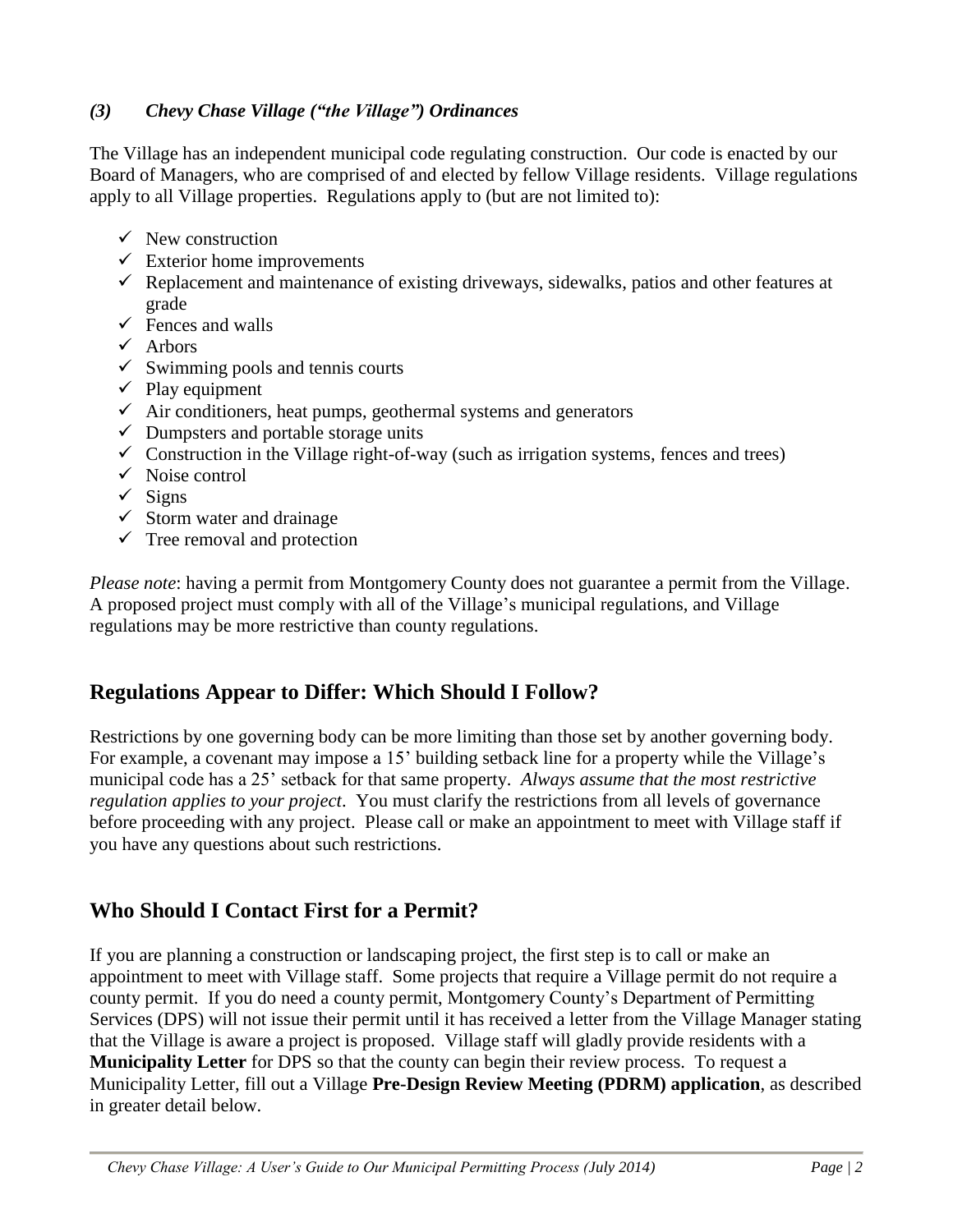## **Resources**

- *For municipal permits from the Village*: **Chevy Chase Village Office** Primary contact: Permitting & Code Enforcement Coordinator 5906 Connecticut Ave., Chevy Chase, MD 20815 Tele. 301-654-7300 Website: [www.chevychasevillagemd.gov](http://www.chevychasevillagemd.gov/) E-mail: [ccvpermitting@montgomerycountymd.gov](mailto:ccvpermitting@montgomerycountymd.gov)
- *For Montgomery County Building Permits*: **Department of Permitting Services (DPS) of Montgomery County**
	- $255$  Rockville Pike,  $2<sup>nd</sup>$  floor, Rockville, MD 20850 Tele. 311 Website: [http://permittingservices.montgomerycountymd.gov](http://permittingservices.montgomerycountymd.gov/)
- *For Historic Area Work Permits (HAWPs)*: **Historic Preservation Commission (HPC) of Montgomery County** Tele: 301-563-3400 **Office Location:** 8787 Georgia Avenue, Silver Spring, MD 20910 HPC general website: [www.montgomeryplanning.org/historic](http://www.montgomeryplanning.org/historic) To search for a historic property by address, go to: [www.montgomeryplanning.org/gis/interactive/historic.shtm.](http://www.montgomeryplanning.org/gis/interactive/historic.shtm) Useful link: HPC's [Step-by-Step Guide to Applying for a HAWP](http://www.montgomeryplanning.org/historic/instructions/hawp_step1.shtm) (available on HPC website)
- *For copies of covenants on individual properties*: **Land Records Department of the Montgomery County Circuit Court** Land Records Public Information Room Judicial Center Bldg., 2<sup>nd</sup> floor 30 Maryland Ave., Rockville, MD 20850 Tele. 240-777-9477 Website: [www.montgomerycountymd.gov](http://www.montgomerycountymd.gov/)
- *For properties that border the District of Columbia:* **Department of Consumer & Regulatory Affairs (DCRA)** 941 North Capitol Street, NE, Washington, DC 20002 Tele. 202-442-4400 Website: http://dcra.dc.gov
- *For properties that border Connecticut Avenue, Wisconsin Avenue and Brookeville Road:* **Maryland State Highway Administration (SHA) – District 3 Office (D3)** 9300 Kenilworth Ave., Greenbelt, MD 20770 Tele. 301-513-7300 or 800-749-0737 Website: http://www.sha.maryland.gov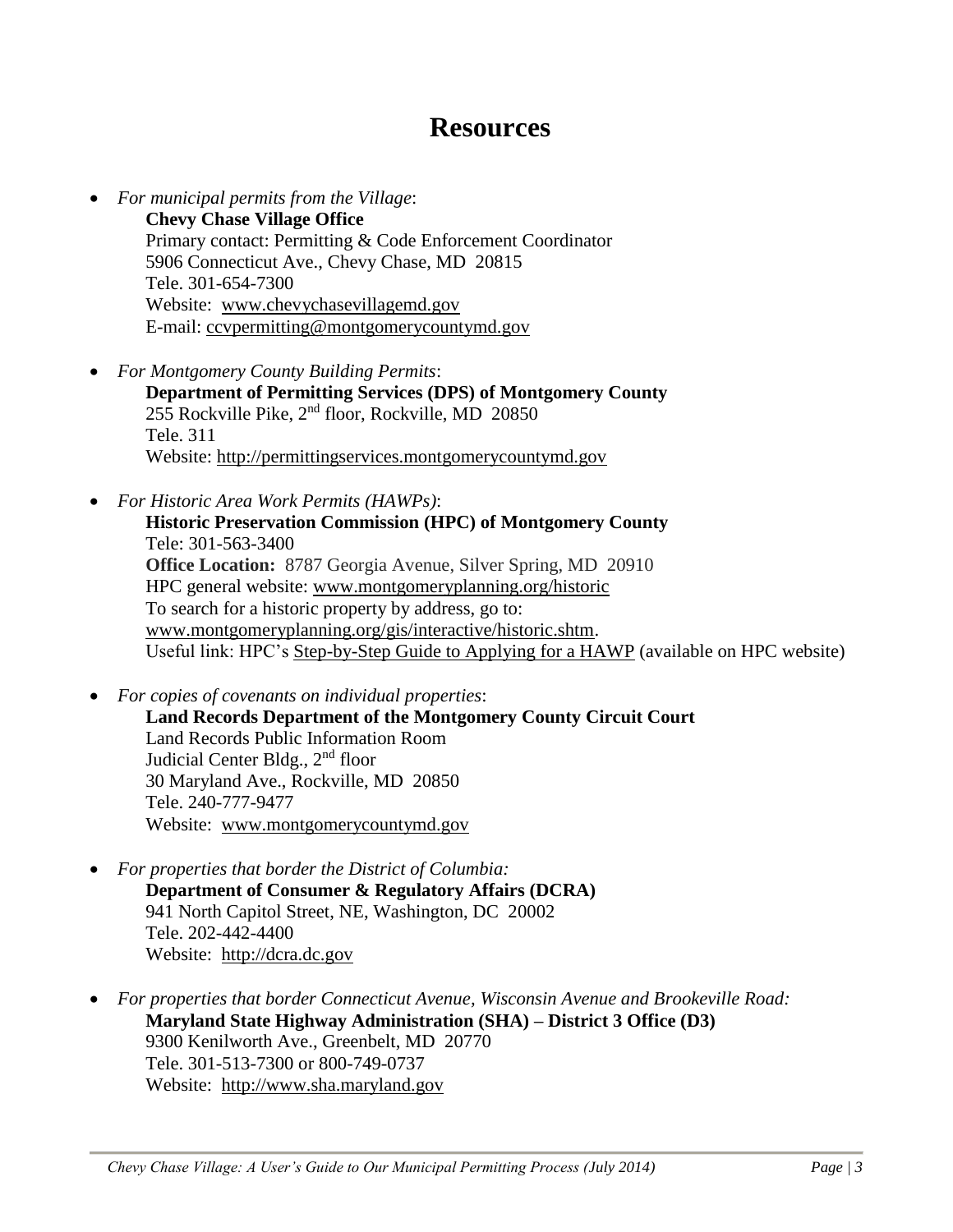# **Steps in the Chevy Chase Village Permitting Process**

Throughout the process of planning and implementing a construction project in Chevy Chase Village (the "Village"), the Village staff works in cooperation with Montgomery County to ensure that projects are safe to people and the environment, considerate of neighbors, and in adherence to the regulations agreed upon by our community. The following is a sequential overview of the Village's permitting and inspection process. (Please also see the Flow Chart for Acquiring a Building Permit in Chevy Chase Village on page 9 of this User's Guide.)

#### **1. Preliminary Consultation with Village Staff**

If you intend to do any construction to the interior or exterior of your home, or any other structures or impervious surfaces on your lot, the first step in the Village permitting process is to file a **Pre-Design Review Meeting (PDRM) application** with Village staff. The Village does not require a Village building permit if you are doing work only to the interior of your home, but even then other Village permits may still be necessary. This is why a PDRM is key to the entire permitting process; it allows for early and clear communication about the regulations unique to Chevy Chase Village and informs you about all the permits you will need and the site conditions your project must follow. Copies of the PDRM application form are available in the Village office, and on the Village website [\(www.chevychasevillagemd.gov\)](http://www.chevychasevillagemd.gov/).

Once the PDRM application is filed, Village staff will schedule a **Pre-Design Review Meeting** with you and your architect and/or builder. There is no fee for filing a PDRM application or for the meeting with Village staff. At your PDRM, Village staff will review the following with you:

- $\checkmark$  Village zoning regulations, some of which are unique to the Village;
- $\checkmark$  Building setback lines, height limits and lot coverage restrictions;
- $\checkmark$  Worksheets to guide your architect and/or contractor through the necessary zoning calculations;
- $\checkmark$  A list of the Village permits that will be required for your specific project (some projects that require a Village permit do not require a county permit, and vice versa);
- $\checkmark$  The process within the Village office for reviewing permit applications, issuing Village permits, inspecting projects, and closing out permits;
- $\checkmark$  A copy of the internal checklists that Village staff will be using to review your application(s) and inspect your project;
- $\checkmark$  Determining whether your property is within the historic district;
- $\checkmark$  Determining whether your project will need a Tree Preservation Plan from the Village Arborist;
- $\checkmark$  Filing fees for Village permits and other services; and
- $\checkmark$  Damage deposit (or performance bond) for your project to protect the public right-of-way.

You need not have final design plans ready at the Pre-Design Review Meeting. The more specific your plans at the PDRM, however, the more specifically the Village staff can advise you about the regulations, restrictions, permits and fees for your project.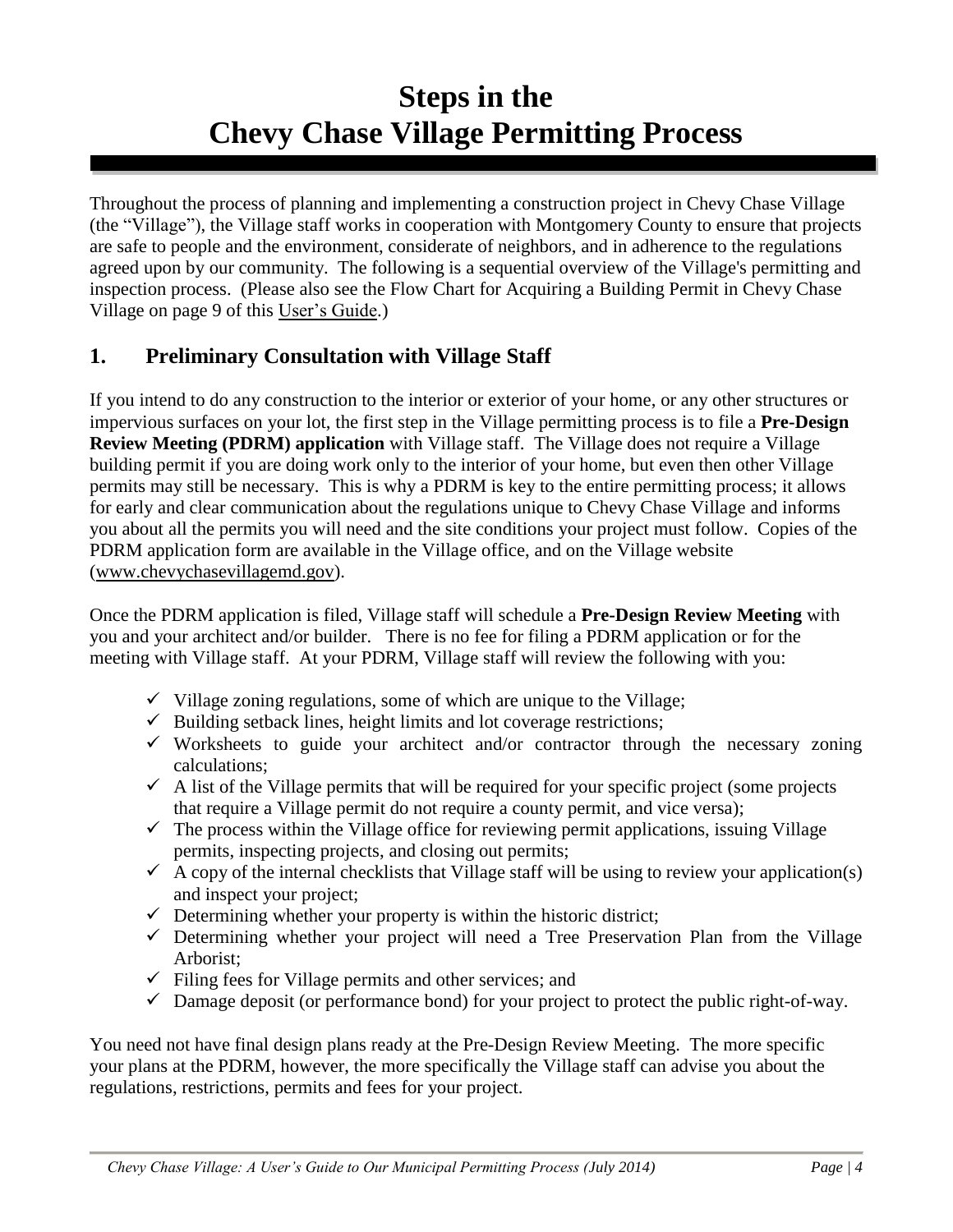### **2. Courtesy Permits**

Some projects require a Village permit but no county permit, some projects require a county permit but no Village permit, some projects require both Village and county permits, and some projects require no permits at all. After reviewing your PDRM application, Village staff may determine that your proposed project needs no permit from the Village -- but that will not be obvious to other members of the community once your contractor begins work.

To avoid misunderstandings, **Courtesy Permits** alert fellow residents and code enforcement staff that your project has been reviewed by Village staff and needs no permit from the Village. At your request, the Village Manager will gladly issue a Courtesy Permit. If the Village staff determines based on your PDRM application that no Village or county permits are required, the Village Manager will issue a Village Courtesy Permit right away, if the resident requests it. If the Village staff determines based on your PDRM application that no Village permits are required but that a county permit is required, then after the county permits are issued, the Village Manager will issue a Village Courtesy Permit if the resident requests it.

Courtesy Permits are posted on the work site to be visible from the street just like other Village permits. There is no fee for a Courtesy Permit.

### **3. Obtaining a Municipality Letter from the Village for DPS**

Montgomery County will not begin their county-level review of a proposed project on a property located within an incorporated area until they receive an official letter from the municipality stating that the municipality involved is aware that a resident plans construction. When you file the Pre-Design Review Meeting (PDRM) application with the Village office, Village staff will prepare a **Municipality Letter** for your project and send it to DPS. Filing the PDRM application with the Village *before* you seek any Montgomery County permits will speed the permit review process for you at both the county and municipal levels.

## **4. Acquiring Permit(s) from Montgomery County**

Once Village staff has sent a Municipality Letter to DPS for your proposed project, you and your architect or general contractor may proceed to seek all necessary Montgomery County permits. Depending on the location of your property and the nature of your project, you may need permits from both Montgomery County's Department of Permitting Services (DPS), and the county's Historic Preservation Commission (HPC). The Village staff will not issue any Village permit until all applicable county permits have been issued.

## **5. Acquiring Permit(s) from Chevy Chase Village**

After Montgomery County has issued its permits (DPS, and HPC in some cases), the resident and/or contractor may file **Building Permit Application** with the Village office. If your construction is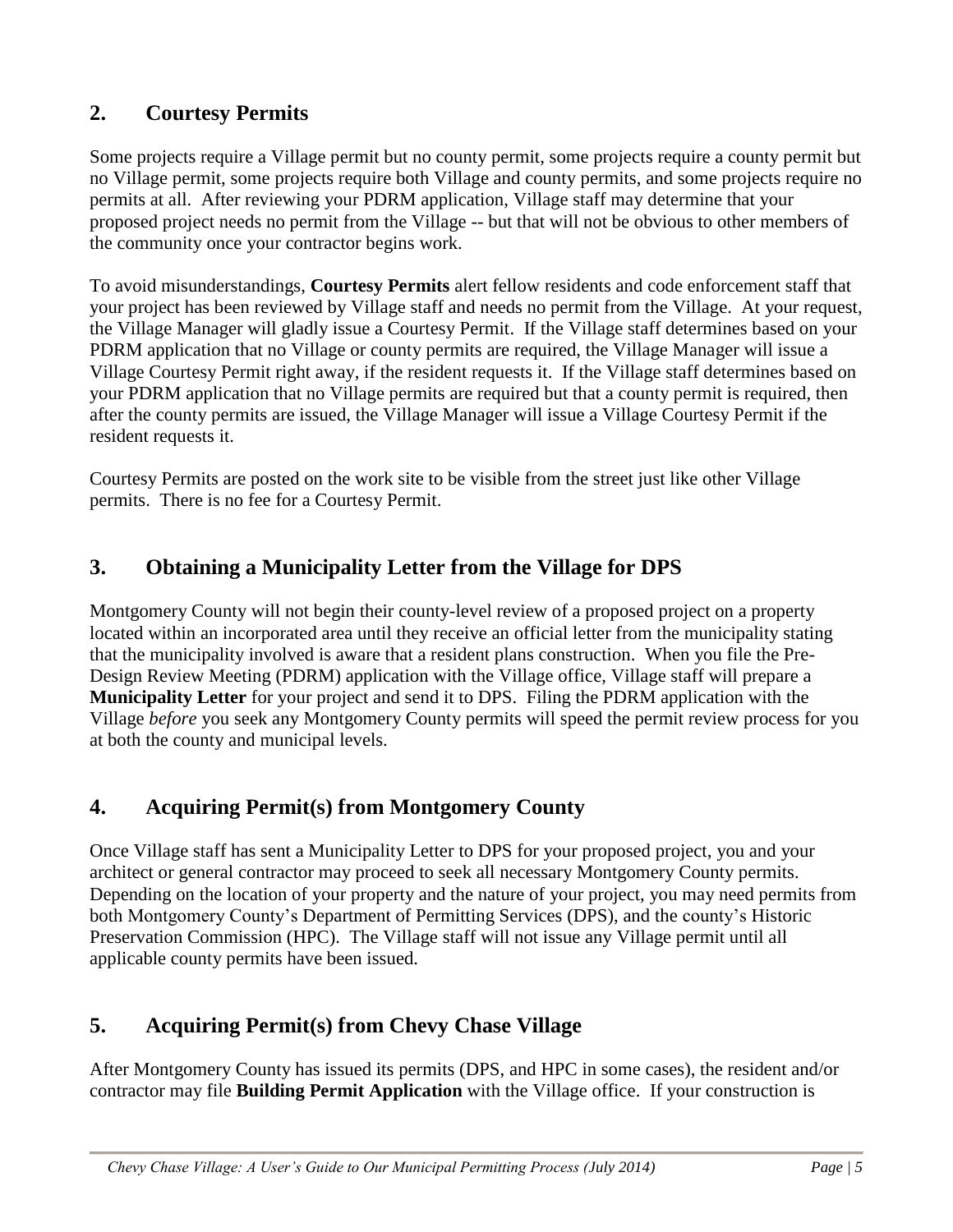interior only, a Village Building Permit may not be required for that work (see "Courtesy Permits" section above), but the Village *may still require permits* for:

- Dumpster (file a **Dumpster Permit Application**)
- Portable storage unit (file a **Portable Storage Unit Permit Application**)
- Fences and walls (file a **Building Permit Application for Fences and Walls**)
- Driveways. whether new or existing (file a **Building Permit Application for Driveways and Features at Grade)**
- Sidewalks, walkways, patios and other features at grade (file a **Building Permit Application for Driveways and Features at Grade)**
- Air conditioning units, heat pumps, geothermal systems and generators (file a **Building Permit Application for Air Conditioning Units, Heat Pumps, Generators and Geothermal Wells**)
- Tree removal related to construction or landscaping (file a **Tree Removal Permit Application**)
- $\checkmark$  Stormwater management

Your Pre-Design Review Meeting (PDRM) should have already alerted you about the Village permits necessary for your project, and whether your project will warrant having a Tree Protection Plan prepared by the Village Arborist. Copies of all permit applications forms are available in the Village office and on the Village website [\(www.chevychasevillagemd.gov\)](http://www.chevychasevillagemd.gov/).

Village staff will not begin to review your application until your application is complete. Incomplete packages frequently delay the permitting process. This User's Guide and the Pre-Design Review Meeting (PDRM) are intended to provide you with clear submittal requirements for all permit applications. Once you file your permit application with the Village office, Village staff will check your application for completeness. Please use the checklists and worksheets provided in this User's Guide to ensure that your permit application is complete and accurate. Village staff should begin working on your completed application immediately.

## **6. Trees: Protecting Our Urban Forest During Construction**

Please see the separate chapter in this User's Guide (page 19) for a complete discussion of the history, purpose, and requirements of the Village's Urban Forest Code.

The Village Code requires protections for all trees during construction. Activities that pose a risk to trees include but are not limited to: demolition, new construction, renovation, materials staging and storage, utility work, constructing or repairing a driveway, sidewalk or patio, and any re-grading or excavation within the drip line of a tree. The Village Code (Chapter 17, "Urban Forest") requires that before undertaking any activity that poses a potential risk to a tree above a size threshold, whether on public or private property, a property owner must request that the Village's Arborist prepare a Tree Protection Plan (TPP). The Village has unique tree protection requirements, and it is the residents' obligation to inform all contractors and workers about these required protections. Violating the Village's tree protection ordinance carries a \$1,000 fine per tree per day.

Determining the protections that will be required for trees affected by a proposed construction project is a two-step process. When Village staff first receives your Building Permit application, they will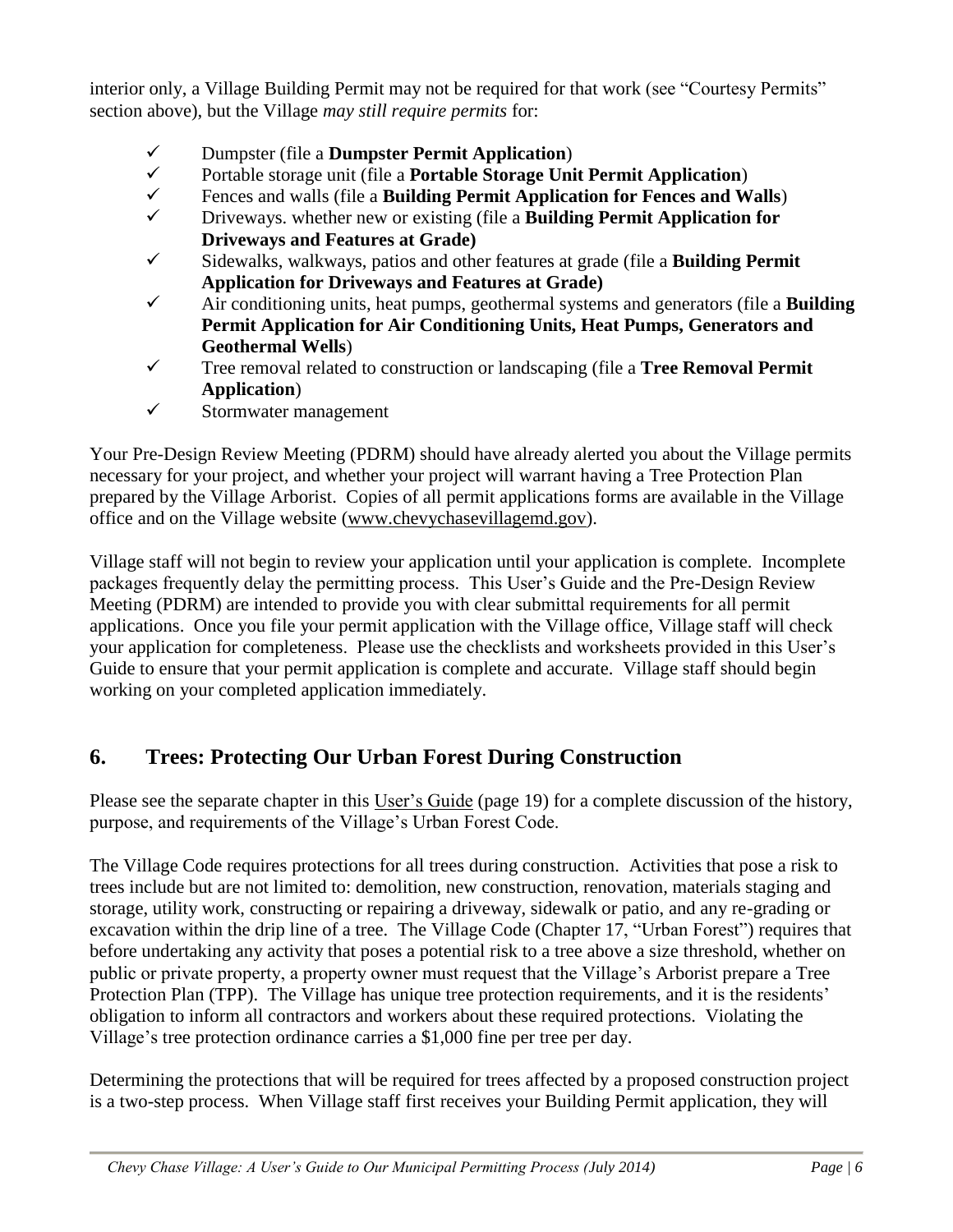request that the Village Arborist assess your property and your proposed project to determine if it warrants a TPP. If the Village Arborist determines that a TPP is warranted, then the property owner must file a Village **Tree Inspection Request** form (available in the Village office and on the Village website) to have the Village Arborist prepare a formal TPP for the project. There is a \$250 processing fee to property owners to cover the cost of the Village Arborist's time to prepare and then monitor the TPP. That fee is typically collected by the Village at the same time as fees for the associated building permit application.

In a TPP, the Village Arborist may prescribe protections such as root pruning, barrier fencing and plywood walkways -- all of which must be implemented before any work begins on your project. If the Village Arborist finds that a required TPP is not being adhered to at any point during your construction, your building permit will be subject to a Stop Work Order until the protections are in place. Once your project is completed, the Village Arborist must sign off as part of the final inspection and close-out process before the TPP measures may be removed.

## **7. Village Permit Issuance, Conditions and Expirations**

When your building permit is ready to be issued, Village staff will schedule a **Site Management Meeting** with you and your contractor to review the site conditions applicable for your project. You and your contractor(s) are encouraged to use the Village **Site Plan Checklist** provided in the Appendices of this User's Guide to review in advance the items that Village staff will cover at your site management meeting.

The following conditions typically apply to Village permits:

- $\checkmark$  Permits are issued in the name of the property owner. The property owner may authorize, in writing, an agent to represent the property owner in connection with the application and any permit issued by the Village Manager.
- $\checkmark$  Permits must be displayed on your property so that they can be seen clearly from the street.
- $\checkmark$  Once a permit is issued, it is unlawful for anyone to modify or alter any plans or specifications without prior written approval of the Village Manager.
- $\checkmark$  Work must start within six (6) months of the date the permit is issued and must be completed no later than twelve (12) months from the date the permit is issued, or else the permit shall be void (unless an extension is granted in writing by the Village Manager).
- $\checkmark$  If a permit expires, you must seek a new permit. If you anticipate needing a permit extension, you must contact the Village staff *before* the permit expires.

## **8. May I Change My Plans After My Village Building Permit is Issued?**

Once a building permit is issued, Village Code expressly prohibits any changes to any plans without written approval of the Village Manager. To modify your approved plans, follow the same basic process that you would for a new building permit: First, call Village staff to advise them of the intended change. Village staff will then prepare a **Municipality Letter** for Montgomery County's Department of Permitting Services (DPS) so that the county can proceed with its review of your proposed change. Then contact DPS (and HPC, if necessary) to request a change to the county building permit(s). Once your county permit is amended, call or make an appointment with Village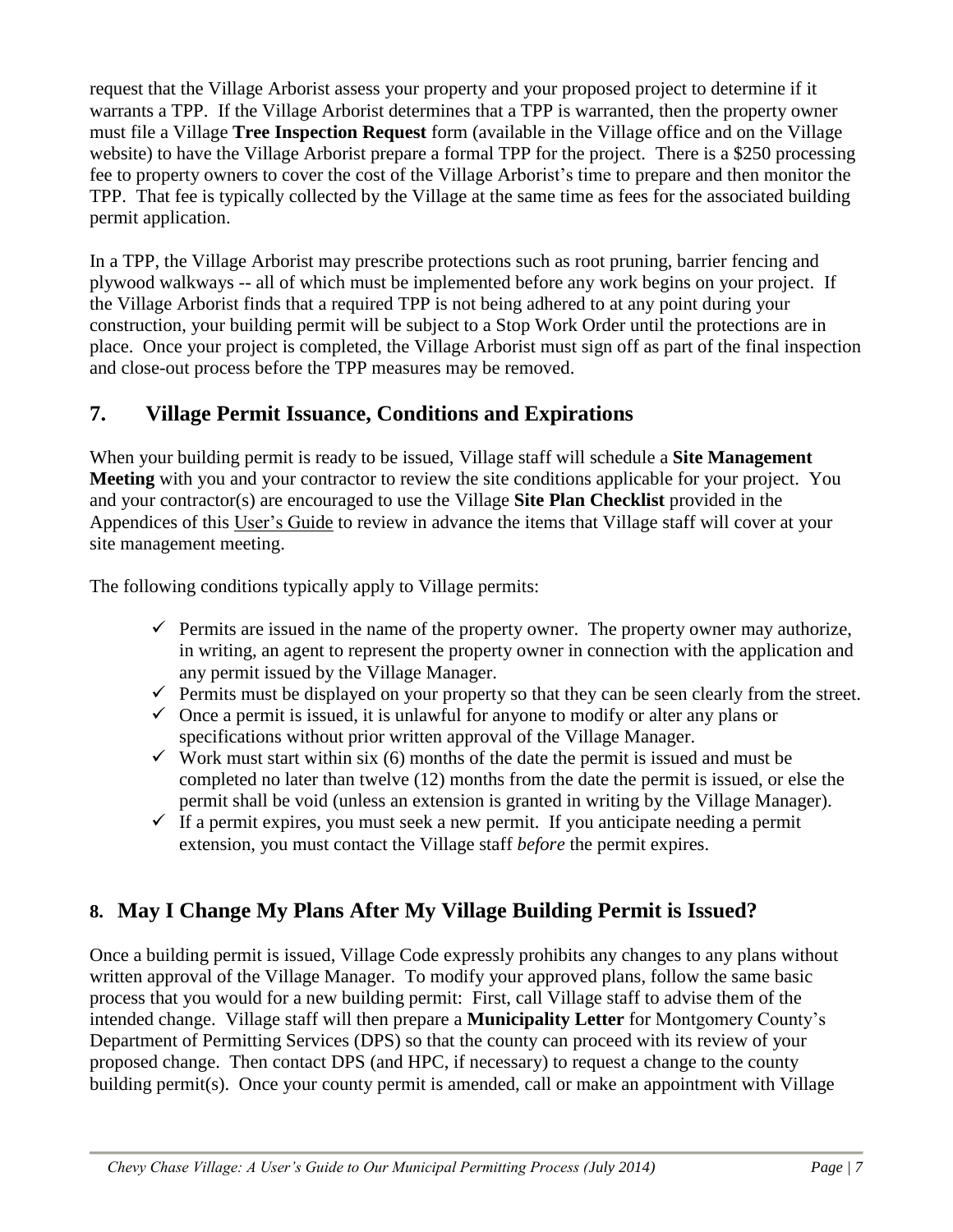staff to proceed with filing a new **Building Permit application** to amend your current Village building permit.

#### **9. Periodic Site Inspections**

During the course of your project, Village staff will periodically inspect your work site to ensure that all work is being done according to approved plans and permits and that all site management requirements and tree protection measures are being consistently adhered to. The Village Manager may issue a Stop Work Order on any project at any time if the code enforcement officer or a police officer encounters a violation. Village staff would much prefer, however, that your work site be in compliance at all times. Included in the Appendices of this User's Guide is a copy of the Village **Site Inspection Report** form that Village staff will be using to periodically inspect your work site.

### **10. Final Inspection and Close-Out**

When your project is completed, contact Village staff to schedule a final inspection and close-out review. This inspection ensures that the Village right-of-way is in its original condition, which allows Village staff to release the damage deposit or performance bond for your project. Also as part of this inspection, the Village Arborist will confirm that all protected trees are in their original condition and that the Tree Protection Plan's components may be removed. Included in the Appendices of this User's Guide is a copy of the Village **Checklist: Final Inspection and Close-Out** that Village staff will be using to review your completed project.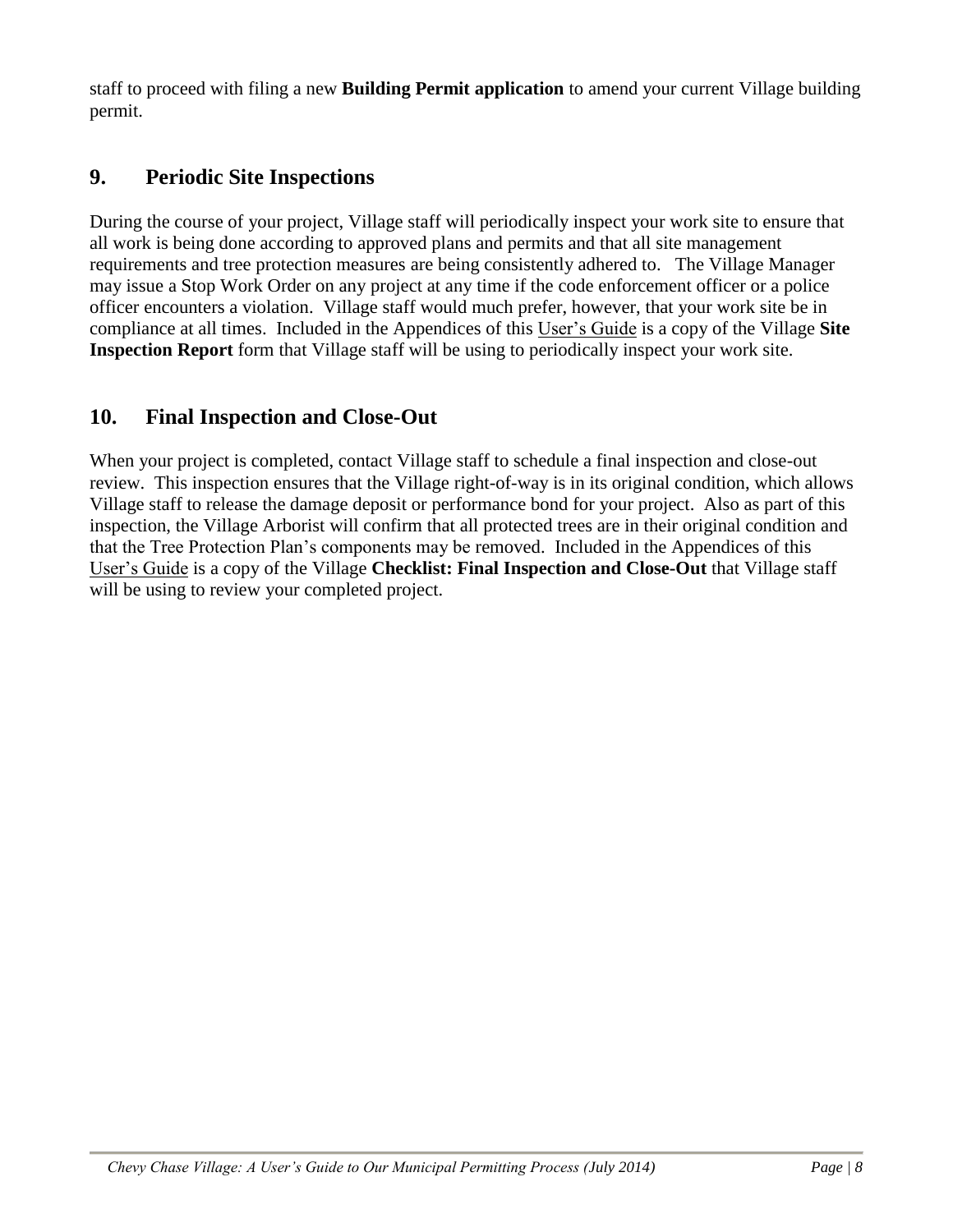#### **Flow Chart for Acquiring a Building Permit in Chevy Chase Village**

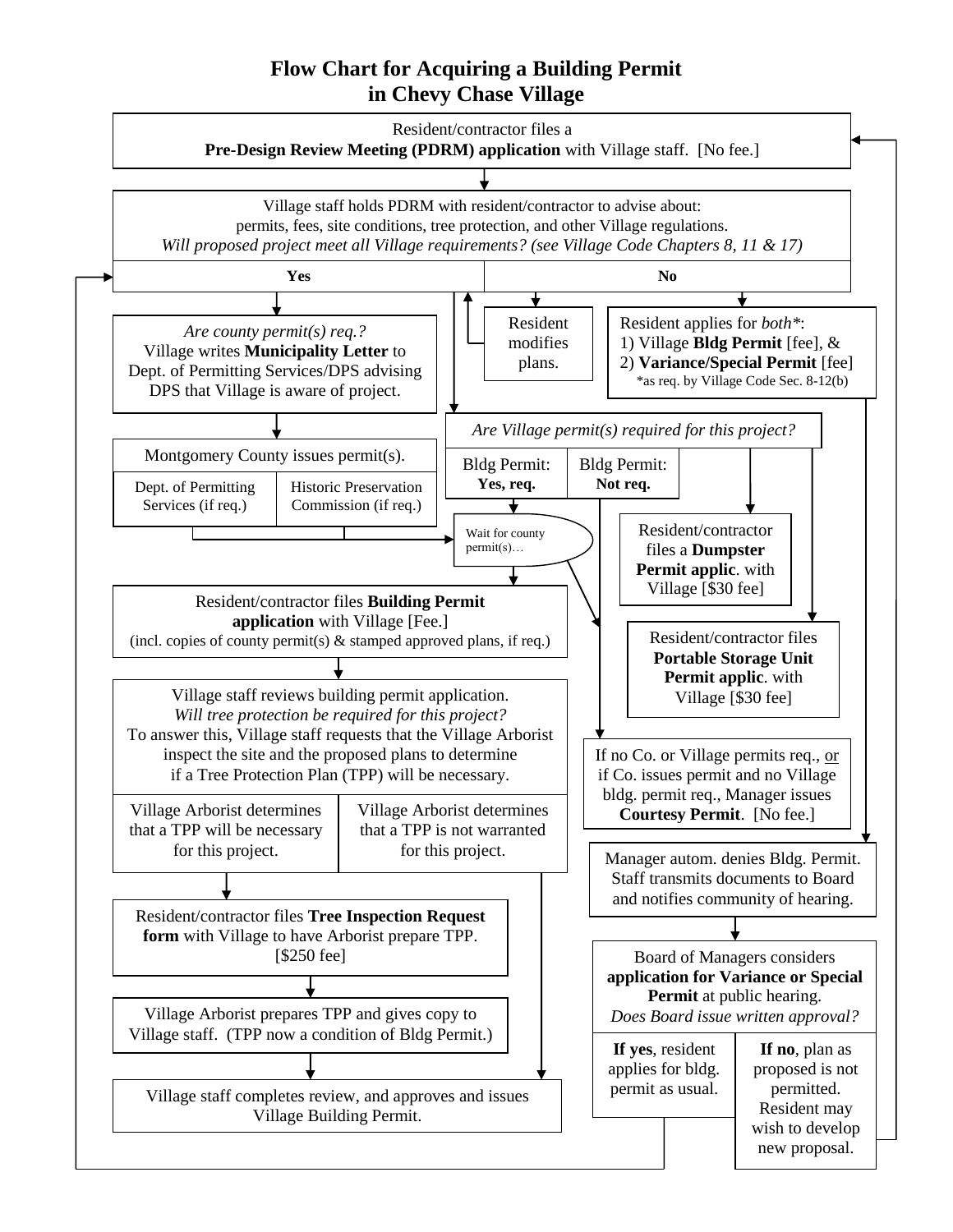addition that would extend beyond the building setback line. Or, a resident might wish to build an addition that would require removing a tree on their property, but because the Village Arborist found the tree to be healthy, the Code requires the Village Manager to deny the Tree Removal Permit application.

The Village's Board of Managers occasionally grants exceptions to zoning restrictions and other Village Code requirements. To request such exceptions, however, residents must first apply for their requested project through the normal permit application process. *Only after a permit application has been formally filed and then denied by the Village Manager* may residents proceed with an appeal to the Board of Managers about a decision by the Village Manager, or submit an application for a Special Permit or Variance with the Board of Managers. Application forms for appeals, special permits and variances are available on the Village website. Filing requirements for these applications are listed on the forms.

## **Will I Be Notified If My Neighbor Applies for a Village Permit?**

For routine permit applications that comply with all Village regulations, Chevy Chase Village does not provide public notification about pending applications. Issued Village permits must be posted on site so that they are visible to neighbors and code enforcement officers from the street. If a project does not require a Village permit, then at the property owner's request the Village Manager will issue a Courtesy Permit to post on the site to alert other residents and code enforcement officers that no permit is required.

If a resident seeks a variance or special permit, or appeals a decision by the Village Manager, then prior to the Board of Manager's public hearing to consider the issue, Village staff will send a letter to adjoining property owners advising them of the pending consideration by the Board. Upcoming hearings will also be listed in the Village's monthly newsletter (The Crier) and posted to the website.

## **I Dislike My Neighbor's Proposed Project: What Are My Options?**

If a resident seeks a variance or special permit, or appeals a decision by the Village Manager, then prior to the Board of Manager's public hearing to consider the issue, Village staff will send a letter to adjoining property owners advising them of the pending consideration by the Board. Upcoming hearings will also be listed in the Village's monthly newsletter (The Crier) and on the Village website (www.chevychasevillagemd.gov).

Village residents may submit written and/or verbal testimony to the Board of Managers about applications for variances or special permits, or for appeals of a decision by the Village Manager. The Board weighs these opinions carefully, but the opinions offered by Village residents are not binding on the Board. (The only exception to this is found in Village Code Section 8-21(d) which provides that fences or walls may exceed 6½ feet at their highest point *only if* a special permit is obtained from the Board *and* the owners of the adjoining property provide their written consent.)

## **My Property Is In the Historic District: Do I Need a Different Permit?**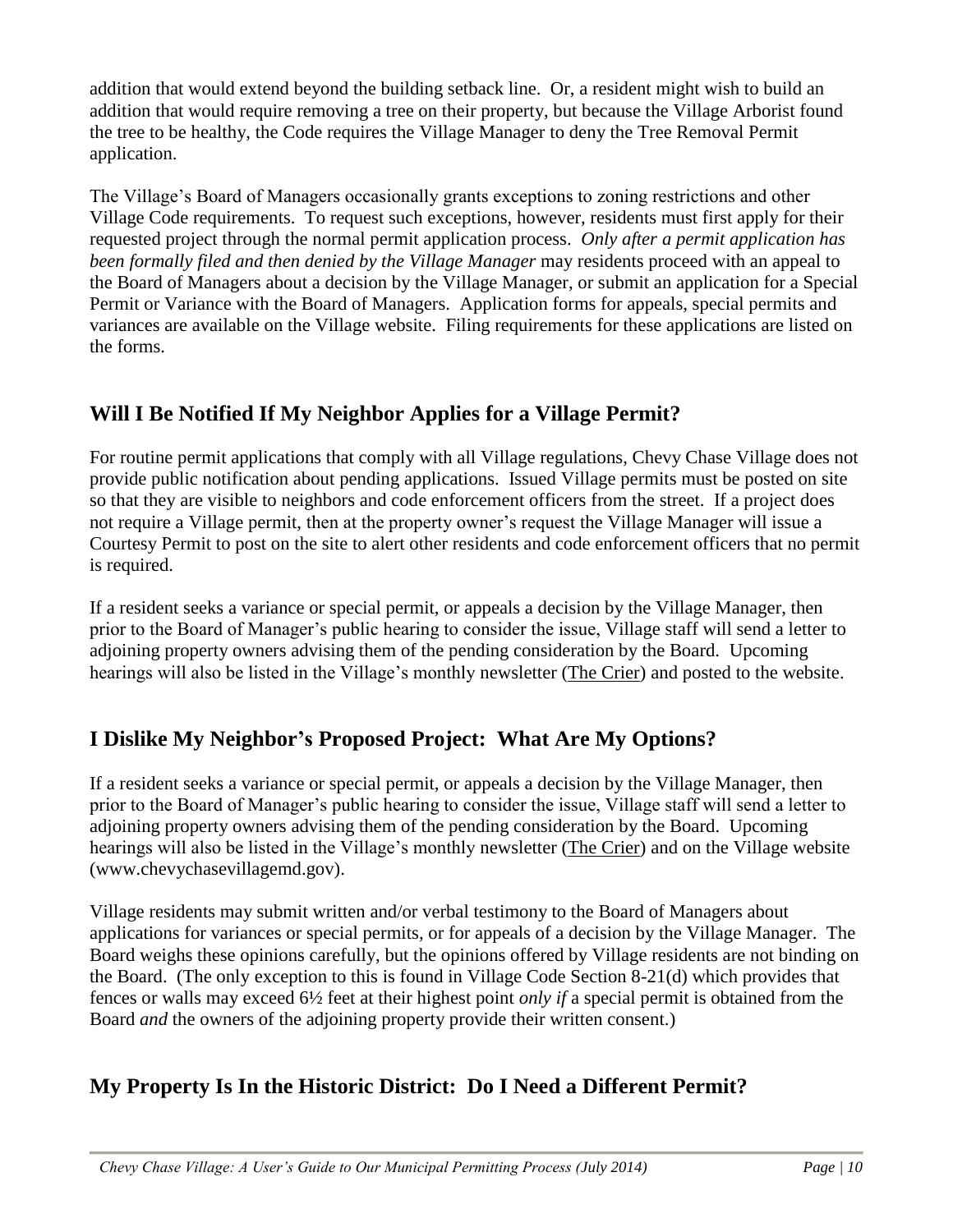Montgomery County places different restrictions on properties (including trees) if they are within the historic district. The Village does not make such a distinction in its own permitting process. Nevertheless, the Village will not issue a building permit until all necessary permits from the county have already been issued. Therefore, if a project requires a Historic Area Work Permit (HAWP) from the county, the Village will not issue a building permit until the HAWP is issued.

#### **What Is the Difference Between Renovation and New Construction?**

Clearly, if a lot was vacant and a new structure is being erected, that is new construction. However, partial demolition or modification to an existing structure can sometimes cross the line into new construction, and Chevy Chase Village and Montgomery County have slightly different definitions of what constitutes new construction.

Under Village Code, a construction project is categorized as new construction if (1) more than 50% of an existing structure is demolished, or (2) an entirely new structure is built. Montgomery County also considers a construction project to be new construction if it increases the size of an existing structure by more than 50% (regardless of the portion of the existing structure that may have been demolished), but Village Code does not make that distinction.

In general, you would follow the same process in the Village to acquire a building permit for new construction as you would for a renovation. Village Code does, however, place certain additional limitations on new construction as compared to renovations. Limitations relate to gross floor area, the floor area ratio, and wall plate height and wall plane length. These terms are found in the ordinances of other jurisdictions, but please note that they may be defined differently in the Village's ordinances. Therefore, residents and their contractors should carefully consult the Village Code to ensure their calculations are correct. For further guidance, please refer to the Village's **Worksheet: Construction Calculations** found on the Village website [\(www.chevychasevillagemd.gov\)](http://www.chevychasevillagemd.gov/).

#### **Where Does My Property End and the Public Right-Of-Way Begin?**

*[adapted from Crier article Nov. 2008/ Vol. 96, No. 10]*

The public right-of-way (ROW) is the area where the public streets, green strips and sidewalks are located. We all know intuitively that every house has private property between the house and the street, but where does the ROW begin? A common misconception is that the dividing line between public and private property is the sidewalk (if there is one). In fact, there is no predictable relationship with the sidewalk, and when the sidewalk and the private property boundary are aligned, it is by chance rather than protocol.

Specific measurements for each individual property are contained in the deed you received when you purchased your home. Sometimes the deed describes the property as "lot x" or "lot x and part of lot y"; other times, the deed will describe the property's perimeter using terms such as "proceeding in a southerly direction 125 feet and thence from that point in a westerly direction [etc.]." Property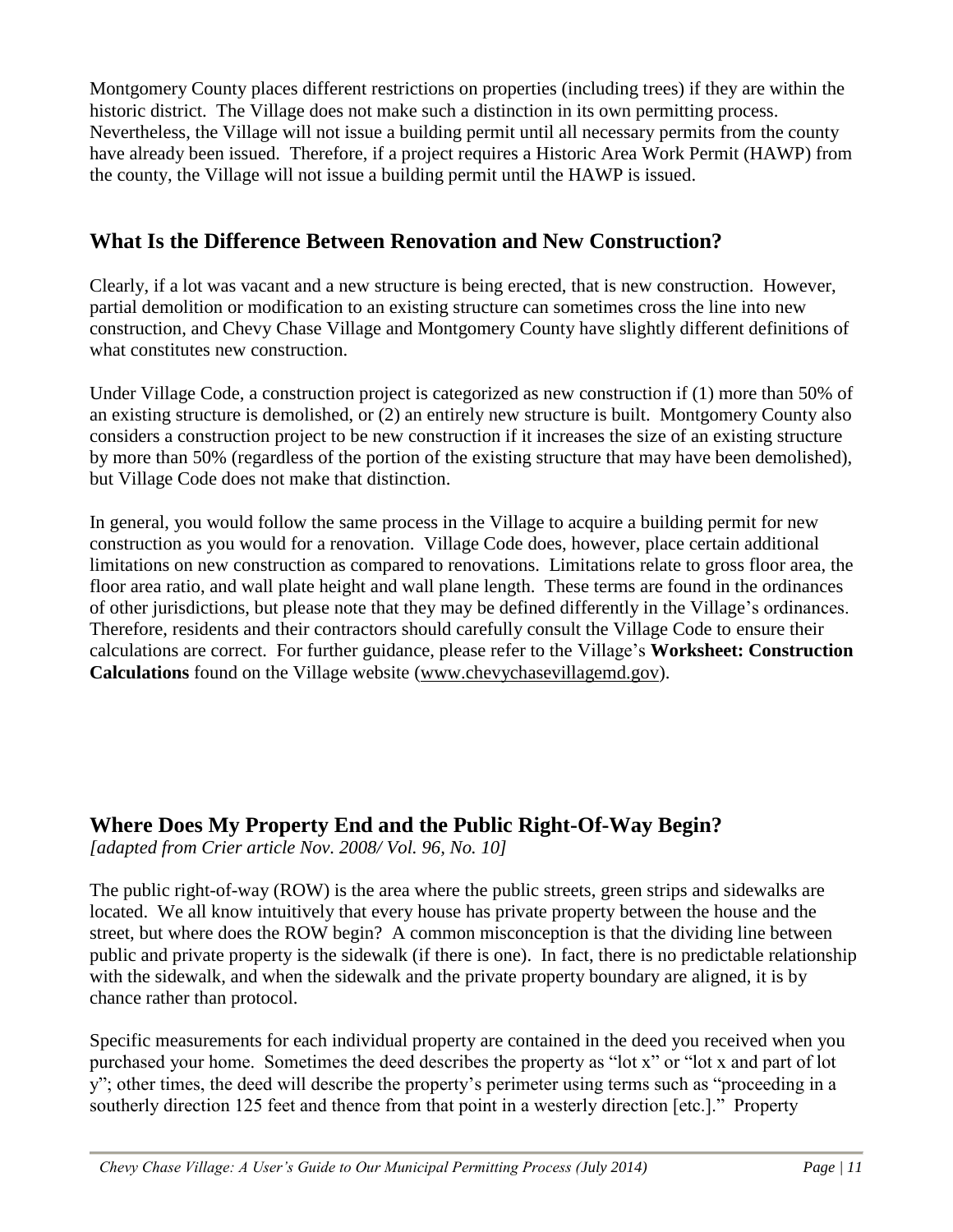measurements are also shown on a "plat diagram" (sometimes also called a "house location diagram"). The plat diagram is part of your home purchasing documentation and was likely delivered to you along with your settlement papers. The plat diagram, which is created by a professional land surveyor, depicts your land and house from a bird's-eye view. Understanding the dimensions on the plat diagram is the right place to start in knowing what property is yours and what is not. For building and home improvement projects, this plat diagram is essential.

The sample graphic below illustrates locations for a house, property lines, sidewalks, curbs and street. **Inset A** on the graphic below is a sample plat diagram, and it fits into the larger diagram that captures the entire breadth of the public right-of-way and the front yard of the house across the street. On the diagram on the right, note the number "25  $+/-$ " next to the line that stretches from the house's front wall to the property line. This line and dimension shows that the front property line is approximately twenty-five feet (25') from the house's front wall. The "+/-" acknowledges that there is a margin of error. The range of error for a plat diagram can be up to two feet, which is why plat diagrams cannot be used for certain measurements that require a greater degree of accuracy.

On the right side of Graphic #1, **Line "X"** indicates the distance between the front property line and the sidewalk, **Line "Y"** indicates the distance between the front property line and the street curb, and **Line "Z"** indicates the distance from the front property line on one side of the street to the front property line for the house directly across the street. Line "Z" is the width of the public right-of-way. The Village right-of-way varies in width from street to street and sometimes even from block to block on the same street.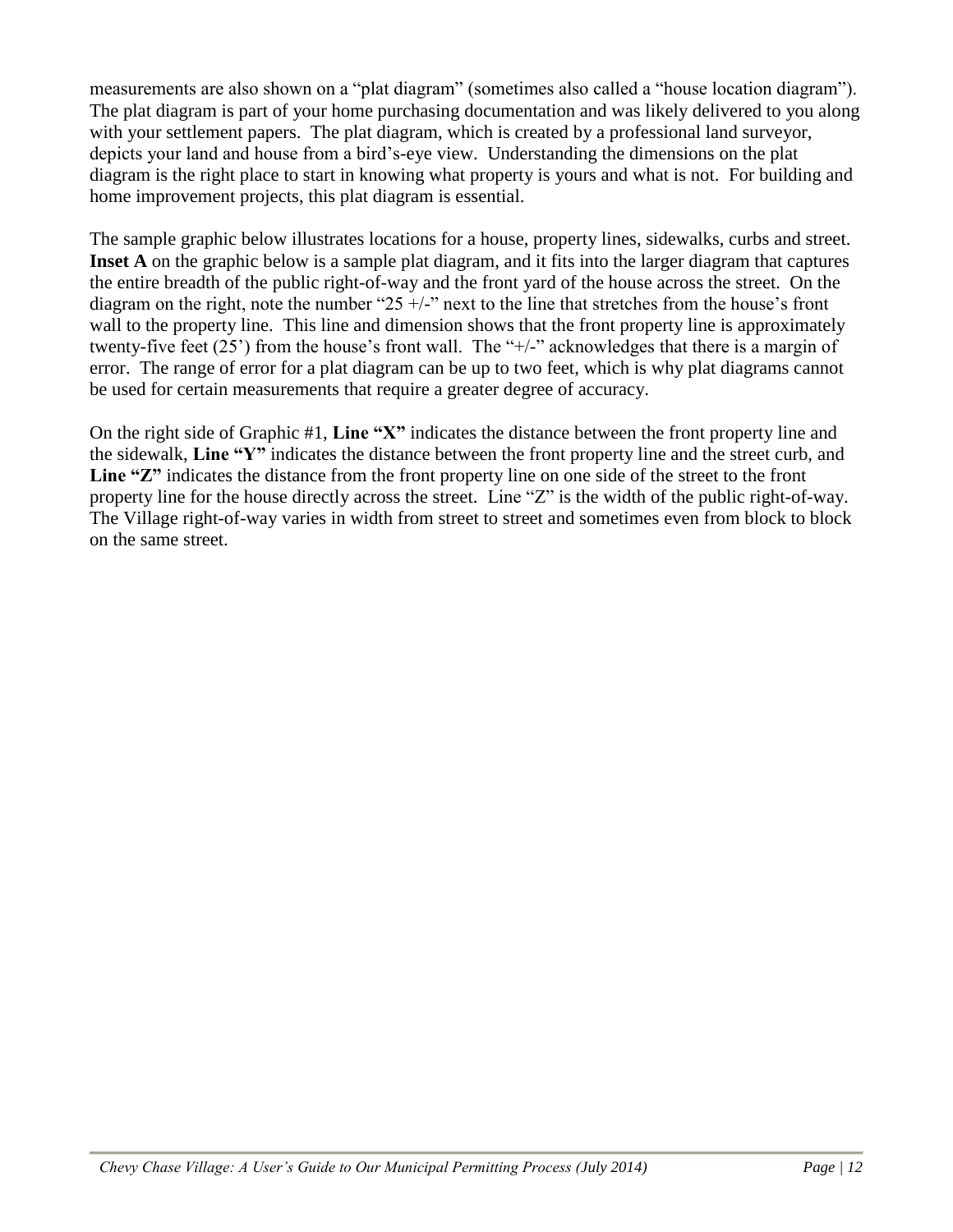*Graphic #1*



This sample property has a 25' front yard, but it illustrates just one possible outcome. A house just around the corner may have a 30' front yard. Other aspects may vary as well. Some Village streets are wide, with houses set well back from the paved roadway, while other Village streets are narrow, with the houses much closer to the roadway, and the roadway itself may not always be centered in the overall right-of-way. Given the range of possibilities, it is essential to use official plat diagrams and, in some cases, more precise engineered site plans to determine the public right-of-way boundary adjacent to your property.

## **May I Build Anything on the Public Right-Of-Way?**

Village regulations do allow some reasonable construction in the public right-of-way, such as landscaping, underground irrigation systems, fences, walls, and walkways. To proceed with such a project, contact Village staff: in addition to filing a standard Village Building Permit Application, you will need to execute a License to Use the Right-Of-Way, which in some cases will be recorded with your deed.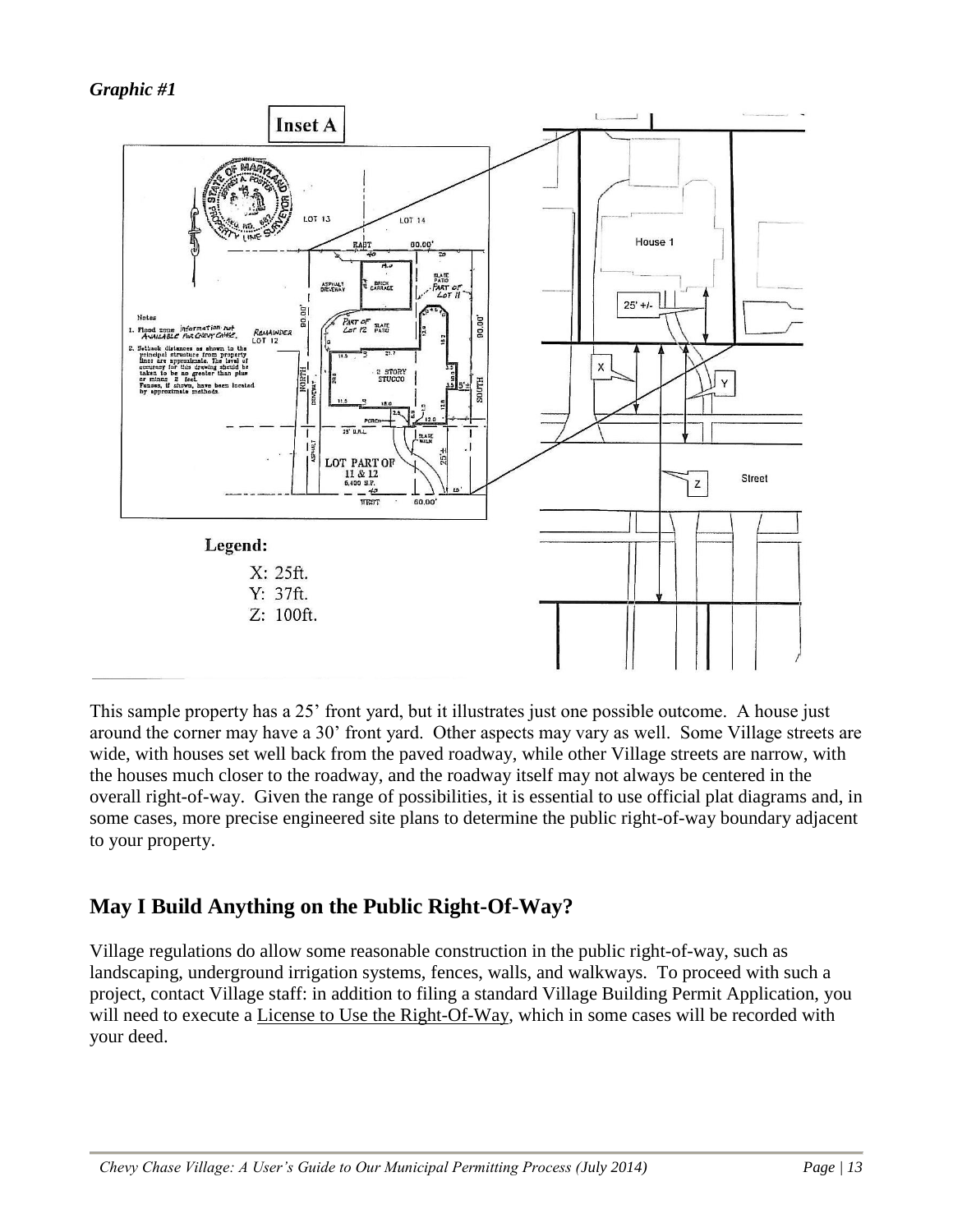#### **Building, Replacing and Maintaining Driveways**

*[adapted from Crier article Jan 2009/ Vol. 97, No. 1]*

Residents are often surprised to discover that Chevy Chase Village requires a permit to not only install a new driveway, but to replace an existing driveway as well. This includes driveway resurfacing.

Village Code states that any person intending to install, replace or alter a driveway, or any material part thereof, must first obtain a Building Permit from the Village office. (Residents within the Historic District must also obtain a Historic Area Work Permit; please see the Resources section on page 3 in this User's Guide for Historic Preservation Commission contact information.)

Driveways are regulated in three areas: (1) the portion of the driveway located on private property, (2) the portion of the driveway that crosses the public right-of-way, and (3) the driveway apron, which is the portion of the driveway that meets the public street. Please refer to Graphic #2 below for a sample illustration of the components.

#### *(1) Driveways on Private Property*

Driveways on private property may be installed using any material the resident chooses (although residents within the Historic District must consult with HPC), provided that the driveway does not exceed fifteen (15) feet in width. Village Code allows residents to install a wider garage apron—the section of a driveway just forward of a garage—for two-car garages. The apron in front of a two-car garage may extend the full width of the two-car garage for a distance up to twenty (20) feet from the face of the garage. The Code applies this accommodation only for two-car garages.

#### *(2) Driveways on the Public Right-of-Way*

All driveways must cross the public right-of-way to access the street, but where private property ends and the public right-of-way begins ends is not always consistent from street to street, and may even vary from block to block (as discussed above). The first step is to determine where the right-of-way begins in front of your property. Your proposed driveway cannot exceed ten (10) feet in width where the driveway crosses the right-of-way. Also, if your driveway (whether new or replacement) crosses or intersects with a public sidewalk, the sidewalk material must be restored/maintained across the driveway so as to create a continuous public sidewalk of consistent material type.

#### *(3) Driveway Aprons*

The driveway apron is the portion of the driveway that meets the public street. In addition to the ten (10) foot maximum width of the driveway where the driveway crosses the public right-of-way, the Village Code allows a five (5) foot radius on either side to establish the driveway apron, thereby allowing a maximum width at the curb of twenty (20) feet. While driveways on private property may be installed in any material or color that residents choose, the Village Code specifies that the driveway apron must be installed in accordance with current Montgomery County standards.

Village Code limits the number of curb cuts permitted per property to one. Accordingly, residents who wish to install a circular driveway will need to request a variance from the Board of Managers.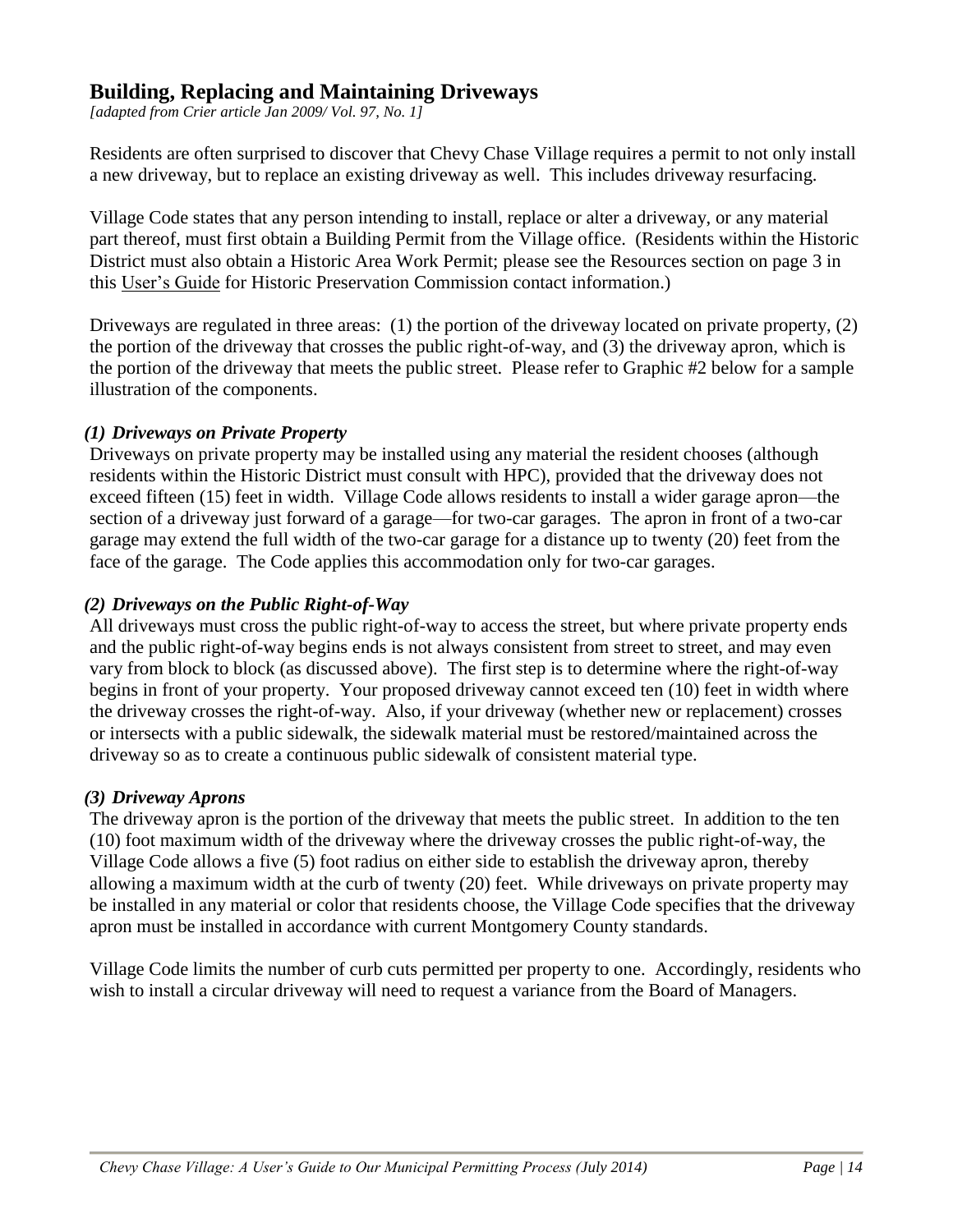

Unlike other improvements in the public right-of-way, a **License to Use the Public Right-of-Way** is not required to install or replace driveways or driveway aprons. Replacement of a driveway apron is the sole responsibility of the adjoining property owner, not the Village.

For a complete understanding of the Village's driveway regulations, see Chapter 8 of the Village Code, which is available on the Village's website at  $\leq$ www.chevychasevillagemd.gov>. If you have questions regarding the Village's permit requirements for driveways or any other work on your property, contact the Village staff at 301-654-7300 or <ccvpermitting@montgomerycountymd.gov>.

## **Building, Replacing and Maintaining Fences and Walls**

*[adapted from Crier article Feb 2009/ Vol. 97, No. 2]*

Sec. 8-21 of the Village Code regulates fences and walls. To repair or maintain an existing fence or wall, the Village does not require a building permit. To install or replace a fence or wall, however, residents will need a Village building permit. (A building permit may also be required from Montgomery County, including the Historic Preservation Commission if the property is within the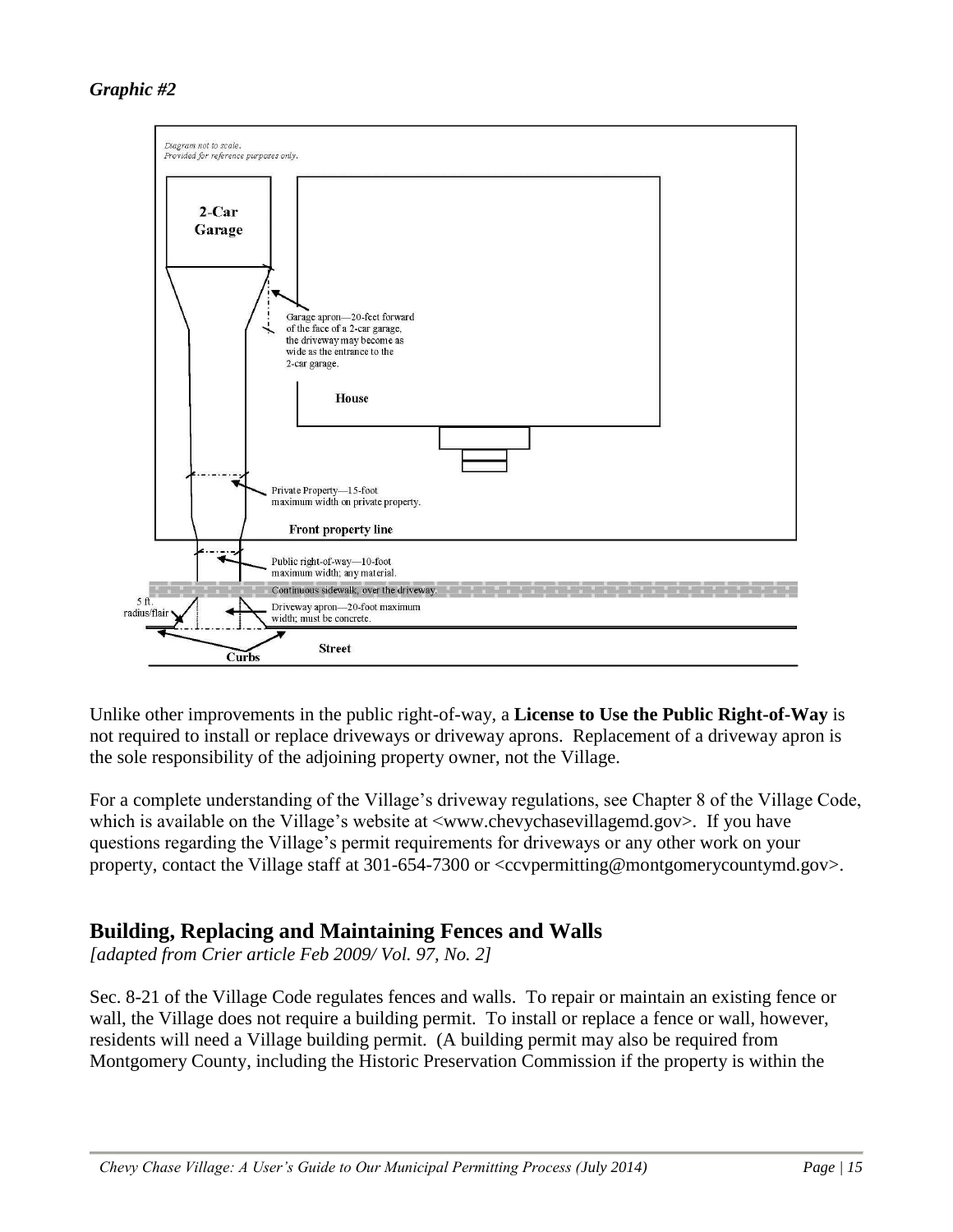Historic District). Village Code allows fences and walls to be installed on a resident's property lines, inside the property lines on private property, and sometimes in the public right-of-way.

When measuring the height of a fence or wall, the Village Code provides that the "measurement shall be made from the surface of the ground of the lower yard next to the fence or wall" to the highest point of the fence or wall (such as the top of the posts, caps, decorative lattice, finials, etc.). For example, if a fence post is 6½ feet high, then a cap on that post would exceed the height limit.

When placed on the property lines or on private property, the Village Code regulates fence and wall heights in two ways:

- 1. Fences and walls installed on private property anywhere between the property line and the front building restriction line may not exceed four (4) feet in height.
- 2. Fences and walls installed to the rear of the front building restriction line (that is, along the side and rear property lines or in the side and rear yards) may not exceed six and one half  $(6\frac{1}{2})$  feet in height.

Walls can sometimes change the flow of water on a property. In such cases, residents or contractors will need to include a drainage plan with the building application.

To obtain a Village building permit for a fence or wall, residents should follow the same process for obtaining a Village building permit for a fence or wall as they would for any other building project. That is:

- File a **Pre-Design Review Meeting (PDRM) application** with Village staff;
- Obtain a **Municipality Letter** from the Village office for DPS;
- $\checkmark$  Acquire all necessary Montgomery County permits, and once these are issued; and
- File a **Building Permit Application for Fences and Walls** with the Village office.

For a more thorough discussion of these steps, please refer to the section in this User's Guide entitled "Steps in the Chevy Chase Village Permitting Process" on page 4, and to the "Flow Chart for Acquiring a Building Permit in Chevy Chase Village" on page 9.

When installing a fence or wall in the Village's public right-of-way, in addition to obtaining a Village Building Permit, residents must sign a **License to Use the Public Right-of-Way**, which will be recorded with your deed (please contact the Village office for more information). Fences and walls installed in the Village's rights-of-way may not exceed four (4) feet in height. Fences and walls in the Village's rights-of-way must be installed at least three (3) feet from the public sidewalk, or where there is no sidewalk, at least six (6) feet from the curb or nearest edge of the paved roadway. Fences or walls within fifteen (15) feet of an intersection may not exceed three (3) feet in height. The Village office will not issue permits for any fences or walls that block necessary sight lines at intersections or otherwise create a dangerous condition.

Some fences, such as stockade fences, have what some consider a "nice" side and an "ugly" side. There is no legal requirement that the "nice" side of a fence face your neighbors or the public street, although the Village encourages all residents to be considerate of their neighbors.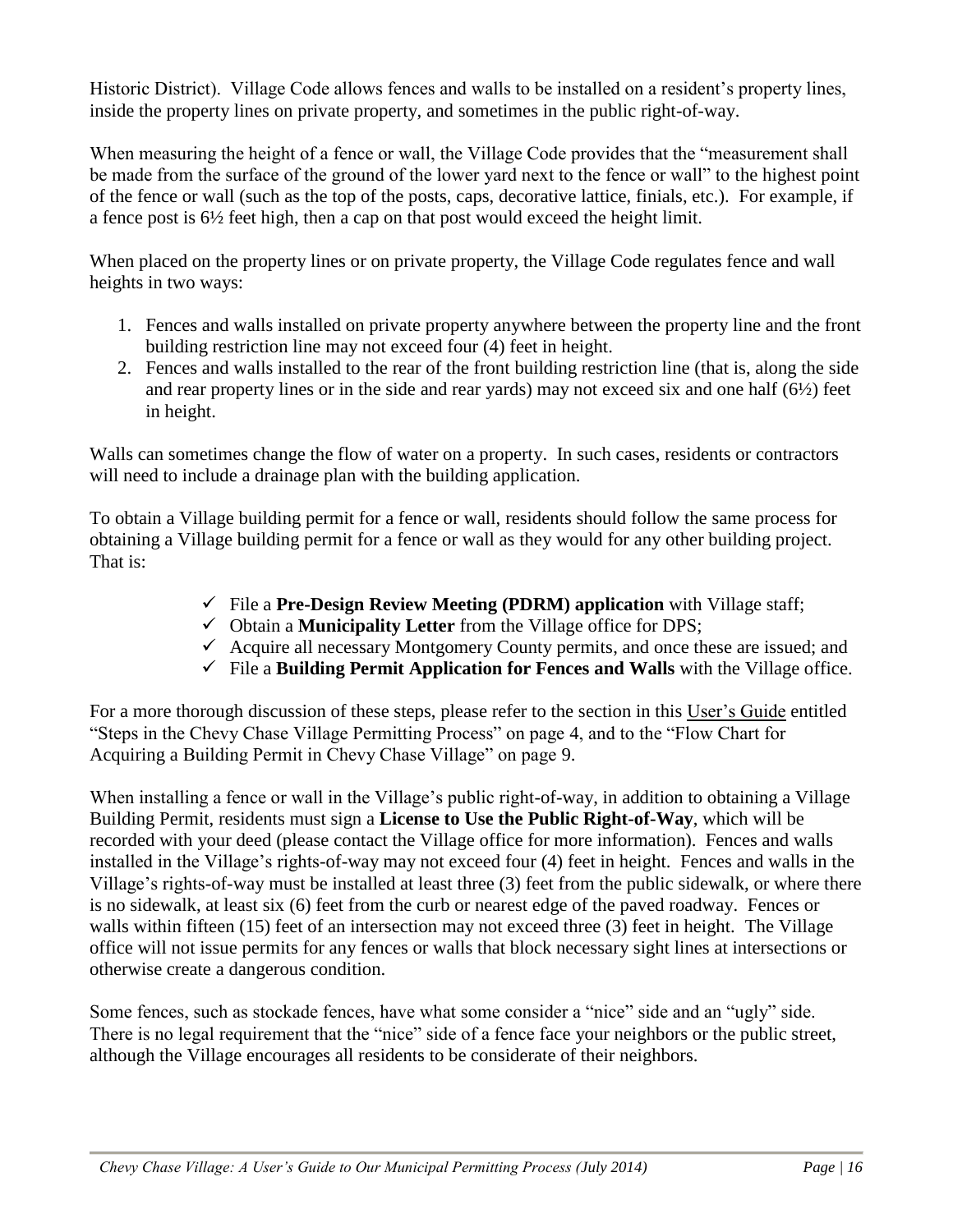#### **Building, Replacing and Maintaining Air Conditioners, Heat Pumps, Generators & Geothermal Wells**

[*adapted from Crier article March 2009/ Vol. 97, No. 3*]

The Village Code (Sec. 8-22) requires a Village building permit for installation or replacement of external air conditioning units, heat pumps, and generators. Village Code provides that these units may not be installed (without a special permit) in the front yard at all. New installations may not be within seven (7) feet of the side or rear lot line rear lot line; replacement units may not be closer than five (5) feet to the side and rear lot lines. Installation of geothermal wells also requires a Village permit.

To obtain a Village building permit for an air conditioner, heat pump, generator or geothermal well, residents (or their contractors) should follow the same basic application process as they would for any other building project in the Village. That is:

- File a **Pre-Design Review Meeting application** with the Village staff;
- Obtain a **Municipality Letter** from the Village for DPS;
- $\checkmark$  Acquire all necessary Montgomery County permits, and once these are issued;
- File a **Building Permit Application for Air Conditioners, Heaters, Generators and Geothermal Wells** with the Village office.

For a more thorough discussion of these steps, please refer to the section in this User's Guide entitled "Steps in the Chevy Chase Village Permitting Process" on page 4, and to the "Flow Chart for Acquiring a Building Permit in Chevy Chase Village" on page 9.

Older air conditioning units were commonly installed in locations that violate current building code regulations. These units are classified as "developmental nonconformities" because they do not conform to the current Village Code. When residents replace these units, the replacement units must comply with the current Village Code. For a resident to replace a nonconforming unit with another unit in the same nonconforming location, the resident must first obtain special permission from the Board of Managers.

#### **Do I Need a Village Permit for a Landscaping Project?**

You may need a Village building permit for landscaping work on your property. The ambiguity here depends on what people typically consider to be "landscaping." Planting trees and shrubs on your property needs no permit. To install or replace walkways, patios, terraces, porches, fences or walls, however, a Village building permit is required. Please refer to the section in this User's Guide entitled "Steps in the Chevy Chase Village Permitting Process" on page 4, and to the "Flow Chart for Acquiring a Building Permit in Chevy Chase Village" on page 9.

#### **Do I Need a Village Permit for a Dumpster?**

You will need a Village permit to locate a dumpster on your property; dumpsters are regulated by Village Code Section 8-7. Village regulations consider a dumpster to be any large bin used to store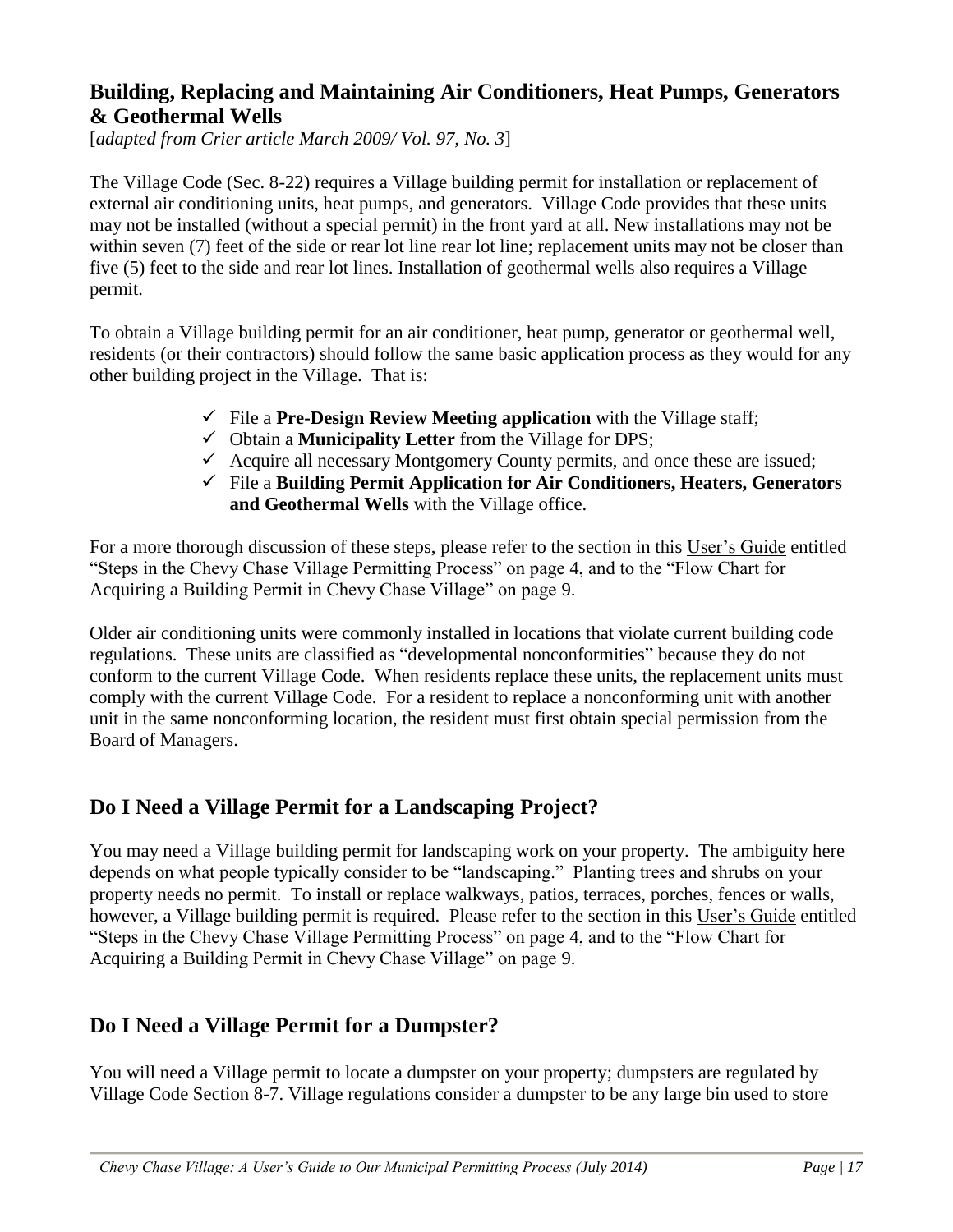construction and/or demolition debris awaiting transportation to a dispersal site including, but not limited to, detachable wheeled trailers. To obtain a Village permit, complete a Village **Dumpster Permit Application**, which are available in the Village office and on the Village website at [www.chevychasevillagemd.gov.](http://www.chevychasevillagemd.gov/) Village dumpster permits are issued for 90 days. Thereafter, renewals are good for 60 days and may be renewed at no charge. If the dumpster permit expires, you must apply for a new permit. Dumpster Permit applications require a \$30.00 filing fee.

Dumpsters may never be located on Village streets. Dumpsters must be located and changed out on the owner's property. Dumpsters may not be changed out on Village streets. The building site must be kept clear of all rubbish, including trash and construction-related debris. Dumpsters may not be used as collection points for other construction sites. Dumpsters may not be used for perishable waste because it attracts vermin.

## **Do I Need a Village Permit for a Portable Storage Unit?**

Portable storage units are regulated by Village Code Section 8-7. You will need a Village permit to locate a portable storage unit on your property. To obtain a Village permit, complete a Village **Portable Storage Unit Permit Application**, which are available in the Village office and on the Village website at [www.chevychasevillagemd.gov.](http://www.chevychasevillagemd.gov/) Portable Storage Units Permits are good for 30 days. Thereafter, renewals are good for 30 days and may be renewed at no charge. Portable storage units must be located on the owner's private property, subject to such terms or restrictions as the Village Manager deems necessary. Portable Storage Unit Permit applications require a \$30.00 filing fee.

## **Are Portable Sanitation Facilities Regulated in Chevy Chase Village?**

Portable sanitation facilities are a necessary component of many construction projects. Regulation of portable sanitation facilities is done through the building permit application process. Approval for portable sanitation facility is covered by the related building permit; no separate permit or fee is required for these portable sanitation facilities. As part of the site plan review, Village staff will specify where portable sanitation facilities may be located on a work site and the screening that will be required for them.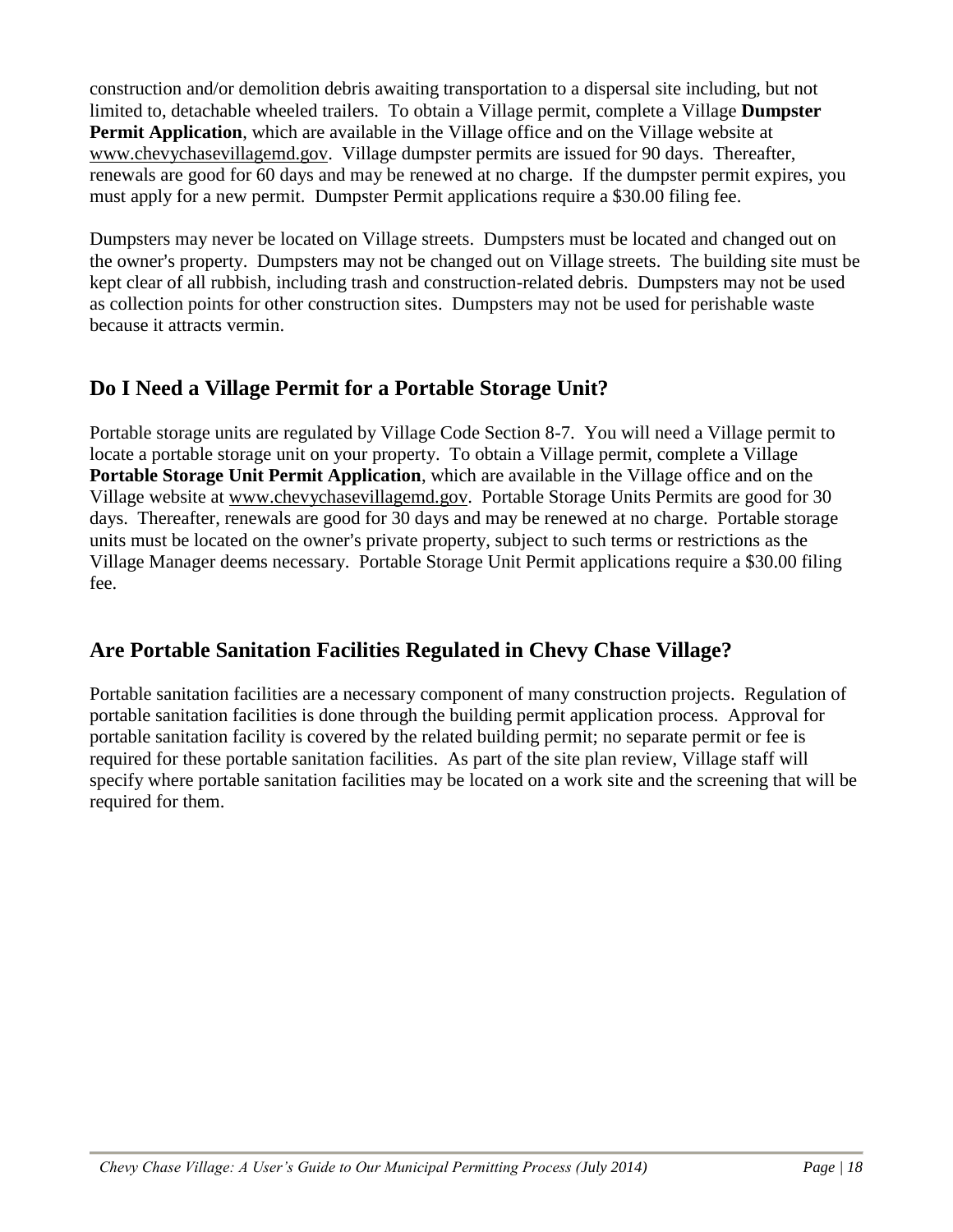# **Our Urban Forest: Tree Removal, Tree Protection and Reforestation in Chevy Chase Village**

#### **Overview of the Urban Forest Code**

The stately streets of Chevy Chase Village owe much of their unique beauty to the Village's wellestablished urban forest. In addition to aesthetic value, our trees protect air quality, abate noise, mitigate storm water runoff and provide habitat for wildlife. To ensure that future generations will experience the same enjoyment and quality of life in the Village as residents today, the Board of Managers in 1982 began implementing a series of programs to protect all trees in the Village.

The first program initiated by the Board of Managers was a "tagging" project whereby most public trees in the Village were examined, catalogued, and tagged. Currently, the Village monitors about 2,000 public trees (not including park trees). The Village works in cooperation with the Maryland Department of Natural Resources (DNR) to maintain the public trees in the Village.

In 1988, the Board of Managers adopted Chapter 17 of the Village Code, entitled the "Urban Forest." Because our urban forest is comprised of parks, street trees, and private yards, this ordinance applies to all trees on public and private property. The most important aspect of this ordinance is that any tree with a trunk larger than 24-inches in circumference measured at 4½ feet above ground level may not be removed, destroyed or otherwise harmed without a permit from the Village Manager. Violating this ordinance carries a \$1,000 fine per tree, per day.

#### **Tree Maintenance**

A permit is not required for normal and reasonable trimming or other tree care designed to maintain health, shape, or balance of a tree. Residents must hire a licensed tree expert (LTE) contractor regulated by the Maryland Department of Natural Resources (DNR).

If a tree in need of maintenance has a Village tag on it (typically a metal tag located at about eye level), contact the Village office to request maintenance by the Village. If a tree is not tagged, then in most cases the property owner adjacent to the right-of-way is responsible for routine maintenance of the tree.

#### **Tree Removal**

You will need a Village permit to remove any tree on your property that has a trunk larger than 24 inches in circumference at four and one-half (4½) feet above the ground. (This circumference is equivalent to a diameter of 7.65 inches.) Chapter 17 of the Village Code prohibits the removal or destruction, including undertaking "any action that will substantially impair the health or growth of a tree without first obtaining a permit from the Village Manager" (Village Code Sec. 17-2). This prohibition applies to all trees with a trunk measuring at least 24 inches in circumference at four and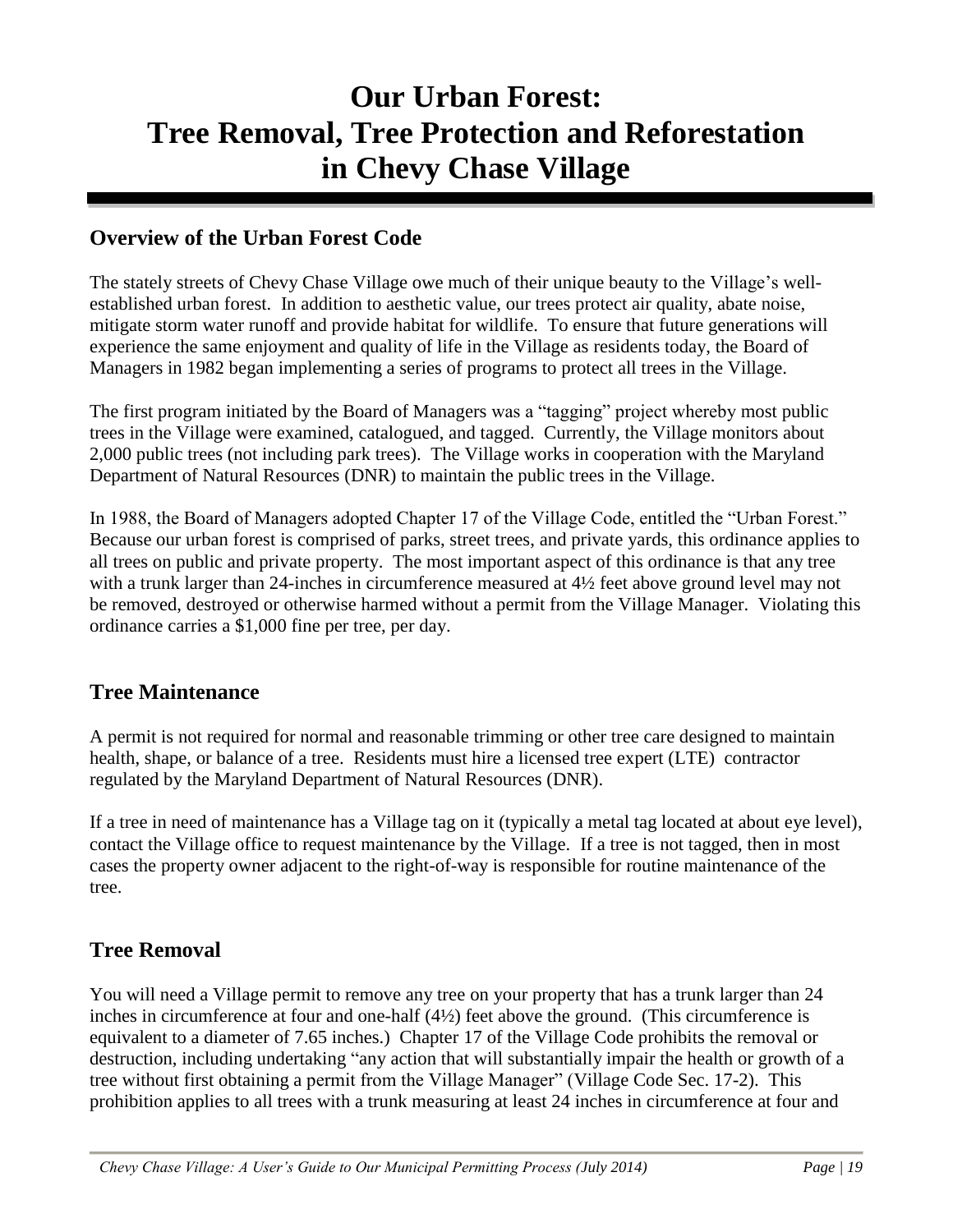one-half (4½) feet above the ground. If a tree divides at less than 4½ feet above the ground, measure the trunk directly beneath the dividing point.

If you wish to remove a tree on your property, take the following steps. First, measure the circumference of the tree trunk to determine if it meets the size threshold in Village Code Chapter 17. If the tree meets the size threshold, then file (1) a Village **Tree Removal Permit application** and (2) a Village **Tree Inspection Request Form**. The Village Arborist will inspect and assess each tree requested for removal and provide Village staff with a written report of findings. There is \$50 per tree fee (up to a \$350 maximum per application) to have the Village Arborist do this inspection for tree removal requests. There are limited exceptions for certain trees identified as "undesirable species" and if the tree is being removed due to Dutch elm disease or elm blight; in such cases, there is no fee for tree removal. Contact the Village office for clarifications if you are in doubt.

Please be aware that under the Village Code, the Village Manager may issue a permit for tree removal *if and only if at least one of the following conditions applies*:

- $\checkmark$  The tree is diseased beyond restoration, insect infected beyond restoration, or injured beyond restoration;
- $\checkmark$  The tree is dead or dying, or is in danger of falling;
- $\checkmark$  The tree constitutes a hazard to the safety of persons;
- $\checkmark$  The tree constitutes a hazard and threatens injury to property;
- $\checkmark$  The tree constitutes a hazard and threatens injury to, or would have a negative effect on the health of other trees;
- $\checkmark$  The tree is injurious to or creates a condition injurious to the health of a person, certified to by a qualified medical practitioner.
- $\checkmark$  The tree is on a list of tree species of little value, as determined by the Board of Managers after consultation with the Village Arborist and Village Tree Committee.

If any of these criteria are met through the Village Arborist's written report, then the Village Manager will be authorized to issue a Tree Removal Permit. Tree removal permits must be displayed to be visible from the street while the tree is removed. Trees may be removed by any tree contractor with a Maryland Department of Natural Resources (DNR) license. Contractors without a Maryland DNR license may not remove trees in the Village, even if the contractor is licensed in another state.

If the Village Arborist finds that none of the criteria for removal specified by the Village Urban Forest Code are met, then under the Code the Village Manager will be required to deny a tree removal request. Village staff will notify the applicant in writing of the Village Arborist's findings and the permit denial.

The timeframe for the above process is approximately four to five days, as follows:

- $\checkmark$  Arborist's inspection and written report a minimum of two to three days from when the Tree Removal Permit application, Tree Inspection Request form, and fees are filed with the Village office.
- $\checkmark$  Village Manager's decision depending on what time the report is returned by the Arborist, usually within one day.
- $\checkmark$  Village staff informs resident of Arborist's findings (if permit denied) or issues paper copy of permit (if permit approved) – usually within one day.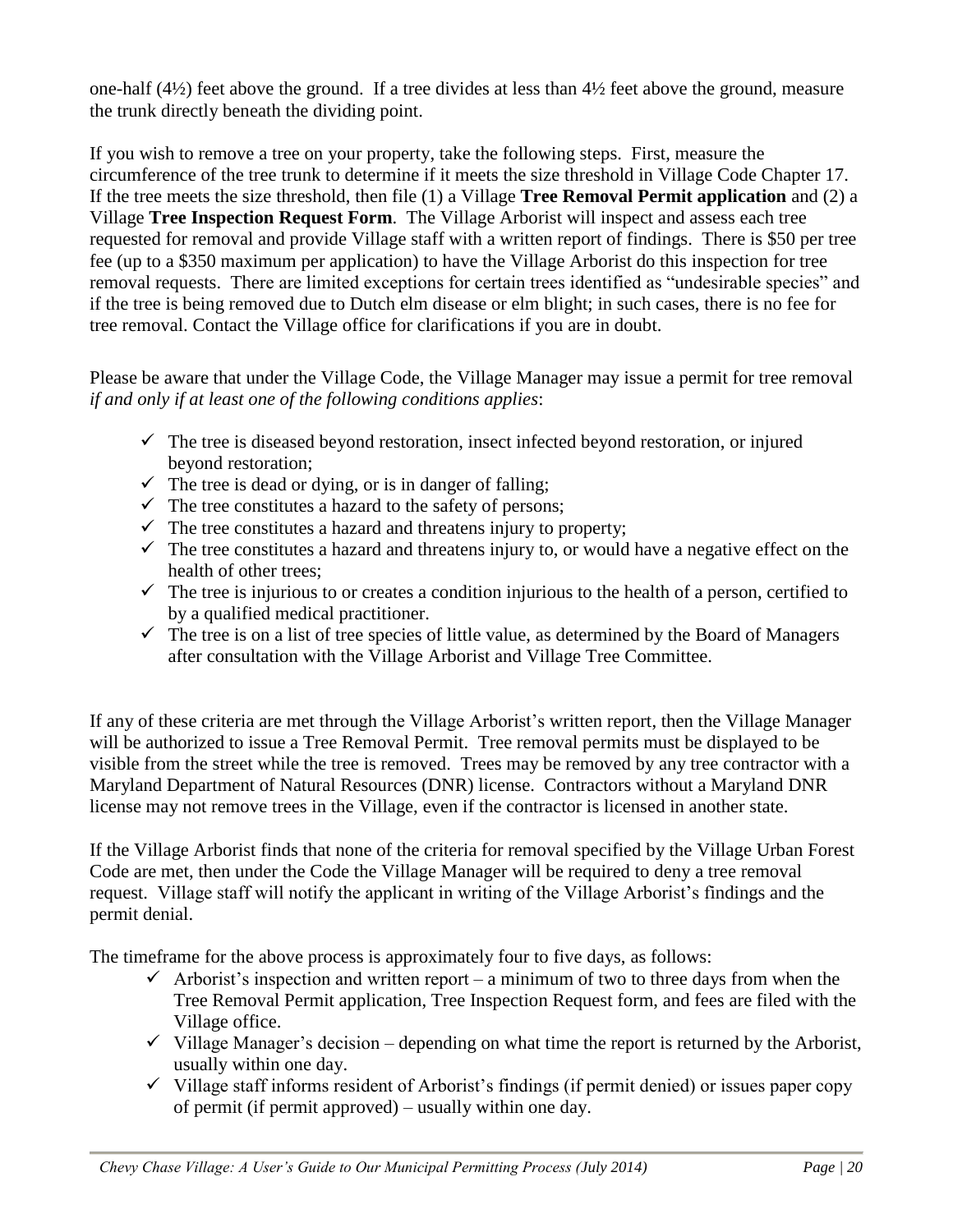If a Tree Removal Permit application is denied, a property owner may decide to accept the findings of the Village Arborist, or to appeal the decision. The appeal process is described below.

#### **Appeals for Tree Removal**

An applicant denied a tree removal permit by the Village Manager may appeal that decision to the Board of Managers. Appeals must be in writing and made within ten (10) days of the permit denial (see Village Code Sec. 17-4). The Village Manager shall transmit the appeal to the Tree Ordinance Board (TOB). In considering your appeal, the TOB may require reforestation so that there will be no net loss of trees to the Village's urban forest.

To file an appeal, please fill out the Village **Statement of Appeal for Tree Removal Permit** application (available in the Village office and on the Village website). Complete filing requirements are listed on the application form.

In some cases, a property owner may wish to remove a tree which everyone knows from the start is healthy. For example, a property owner may wish to replace a healthy tree with other plantings for aesthetic reasons, or a property owner may wish to build an addition where a healthy tree currently stands. In such cases, the property owner can expedite the appeal process by simultaneously filing:

- 1) **Tree Inspection Request** form (because a written report from the Village Arborist is required as part of the statement of appeal to the Board of Managers)
- 2) **Tree Removal Permit** application (which must be denied by the Manager under the Village Code) [\$50 per tree fee, up to \$350 max. per application.]; and
- 3) **Statement of Appeal for Tree Removal Permit**.

The process would be somewhat expedited because the Village Manager's denial of the Tree Removal Permit application would be immediate and the appeal process would already be underway at the outset.

#### **Reforestation**

If the Board of Managers approves tree removal on appeal, the Board may require that the property owner implement a **reforestation plan** to replace the removed tree(s). The Board has developed reforestation guidelines, and the Village's Tree Committee has developed a standard list of trees that meet the qualifications for a reforestation tree. If you anticipate filing a statement of appeal for tree removal, please ask Village staff for the Board's latest reforestation guidelines and the Tree Committee's most recent list of tree species that meet these guidelines. Property owners required to prepare such a reforestation plan may hire any DNR-licensed tree expert to assist them in developing the plan in accordance with these guidelines. The Village's Code Enforcement Officer is responsible for later verifying that a Board-mandated reforestation plan has been implemented.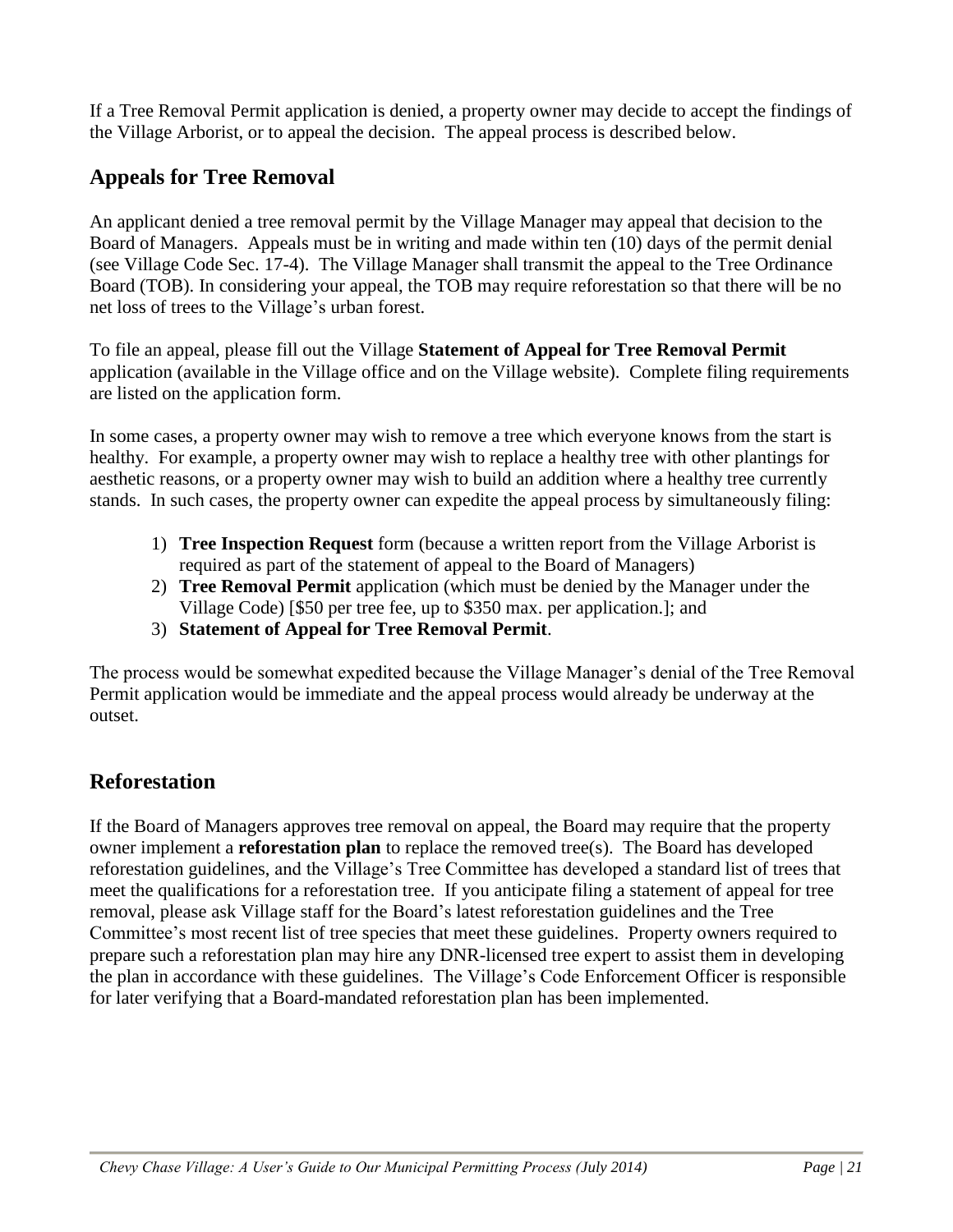#### **Tree Removal in the Historic District**

If your property is within the historic district, you may need a Historic Area Work Permit (HAWP) from Montgomery County to remove a tree. Generally, getting a HAWP for tree removal only applies in cases where you have already filed an appeal with the Board of Managers for a Village Tree Removal Permit. The reason is that if the Village Arborist determines that the tree in question is healthy and sound, then the Village Manager cannot approve the Village Tree Removal Permit, and the HAWP is irrelevant. If a property owner appeals the Village Manager's denial of a Village Tree Removal Permit, and the Board approves that permit on appeal, and the property is within the historic district, then the property owner may still need a HAWP from the county to proceed with removal. Contact the Historic Preservation Commission (HPC; see "Resources" in this User's Guide for contact information) to determine whether your property lies within the historic district and to learn what steps to take with the county to obtain a HAWP for tree removal. If you submit a Village Tree Removal Permit Application form to the Village office, as part of the application review Village staff will verify whether your property is within the historic district.

#### **Tree Protection During Construction Projects**

Village Code requires that before undertaking any activity that poses a potential risk to a tree that has a trunk larger than twenty-four (24)- inches in circumference measured 4½ feet above ground level, a property owner must have the Village Arborist prepare a Tree Protection Plan (TPP). Activities that pose a risk to trees include but are not limited to: demolition, new construction, renovation, materials staging and storage, utility work, construction of a driveway, patio or other impervious surface, and regrading or excavating within the drip line of a tree. Violating this Village ordinance carries a \$1,000 fine per tree per day.

When you file a **Pre-Design Review Meeting (PDRM) application** with Village staff, they will ask the Village Arborist to review your proposed project and property to determine whether a TPP will be warranted. If the Village Arborist determines that a TPP will be warranted, then when you file a Village **Building Permit application**, you should *also* file a Village **Tree Inspection Request form**. Forms are available in the Village office and on the Village website. To have the Village Arborist prepare a TPP, a property owner must pay a \$250 fee to cover the process. That fee is typically assessed at the same time as the fees for the related building permit application. The purpose of a TPP is to minimize the impact of construction activities on trees, including but not limited to: mechanical injury to roots, trunks and branches; compaction of soil that degrades functioning roots and inhibits the development of new ones; and changes in grade that can cut off or suffocate roots. A TPP may include the following components:

- Root pruning.
- Soil injection with root growth stimulant (RGS) and fungal (Mycorrhizal) treatment.
- Tree Protection Fencing. Barrier fencing must be welded wire fencing at least four (4) feet high. Stakes for fencing must six (6) feet high and spaced no more than eight (8) feet apart (or closer) to prevent fence from sagging. Distance of fence from tree will depend on tree diameter and project details, but should protect drip line as much as possible.
- Filter fabric on the ground.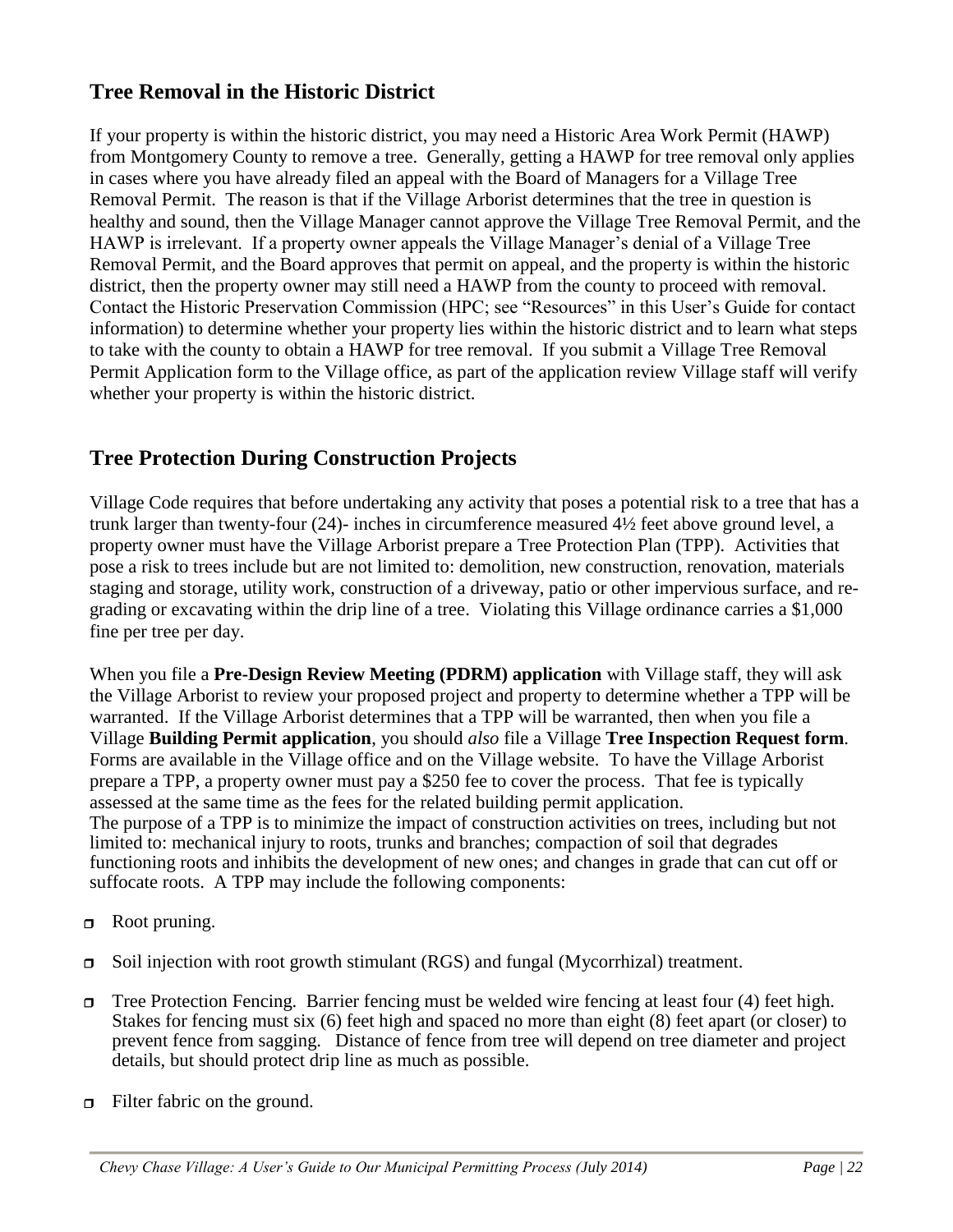- $\Box$  Wood chips over the filter fabric.
- Plywood walkway. To create the walkway, install two alternating (staggered) layers of plywood  $(3/4$ " x 4' x 8') screwed on top of support boards (either 6"x6" or 4"x4"). Plywood sheets are screwed together. Welded wire fencing is placed next to the plywood walkway on the side closest to the tree. (See illustration below.)



Any tree preservation measures prescribed by the Village Arborist for your work site must be installed before construction begins and maintained throughout the project; otherwise, the project may be subject to a Stop Work Order at any time.

During construction and subsequent landscaping, fencing must stay intact and allow no traffic or storage inside the barrier fence. Since construction projects typically place stress on trees, thereby making them more susceptible to drought, trees should be watered as seasonal requirements dictate. Once all construction and landscaping for your project is completed, remove wood chips, fence, and filter fabric within a week of close-out. A second root growth stimulant and/or fungal treatment may be prescribed by the Village Arborist.

#### **What are the Responsibilities of the Village Arborist?**

Chevy Chase Village has for many years contracted with a certified arborist to serve as a consultant to the Village Manager and the Board of Managers to assist the Village in implementing and enforcing the Urban Forest Code. The Village Arborist has the following duties:

- *The Village Arborist continually monitors, and arranges for maintenance of, tagged trees in the public right-of-way*. The Village covers the costs of this routine tree monitoring and maintenance as part of the general cost of managing and maintaining the Village right-of-way. In most cases, the Village Arborist does not assess or arrange for the maintenance of trees in the public right-of-way that are not tagged.
- *Pursuant to tree removal requests, the Village Arborist assesses and provides a written report to the Village Manager for tree(s) on private property to determine if the tree(s) meet the criteria in the Urban Forest Code allowing the Village Manager to approve a removal request*. Tree Removal Permit applications have a filing fee of \$50 per tree (up to a maximum of \$350 per application). Please see the "Tree Removal" section above for a full description of the tree removal request process. If a property owner has not filed a Tree Removal Permit application (and the associated Tree Inspection Request form), then the Village Arborist is not authorized to assess trees on private property for removal. Property owners may hire a DNR-licensed arborist or tree contractor to assess and maintain their trees at any time.
- *Pursuant to Village Building Permit applications, the Village Arborist prepares Tree Preservation Plans (TPPs)*. TPPs delineate the steps that may be required as a condition of issuing a building permit to adequately protect all trees on and adjacent to a project during construction. When a property owner submits a Village Building Permit application, Village staff will ask the Village Arborist to review the property and the construction plans to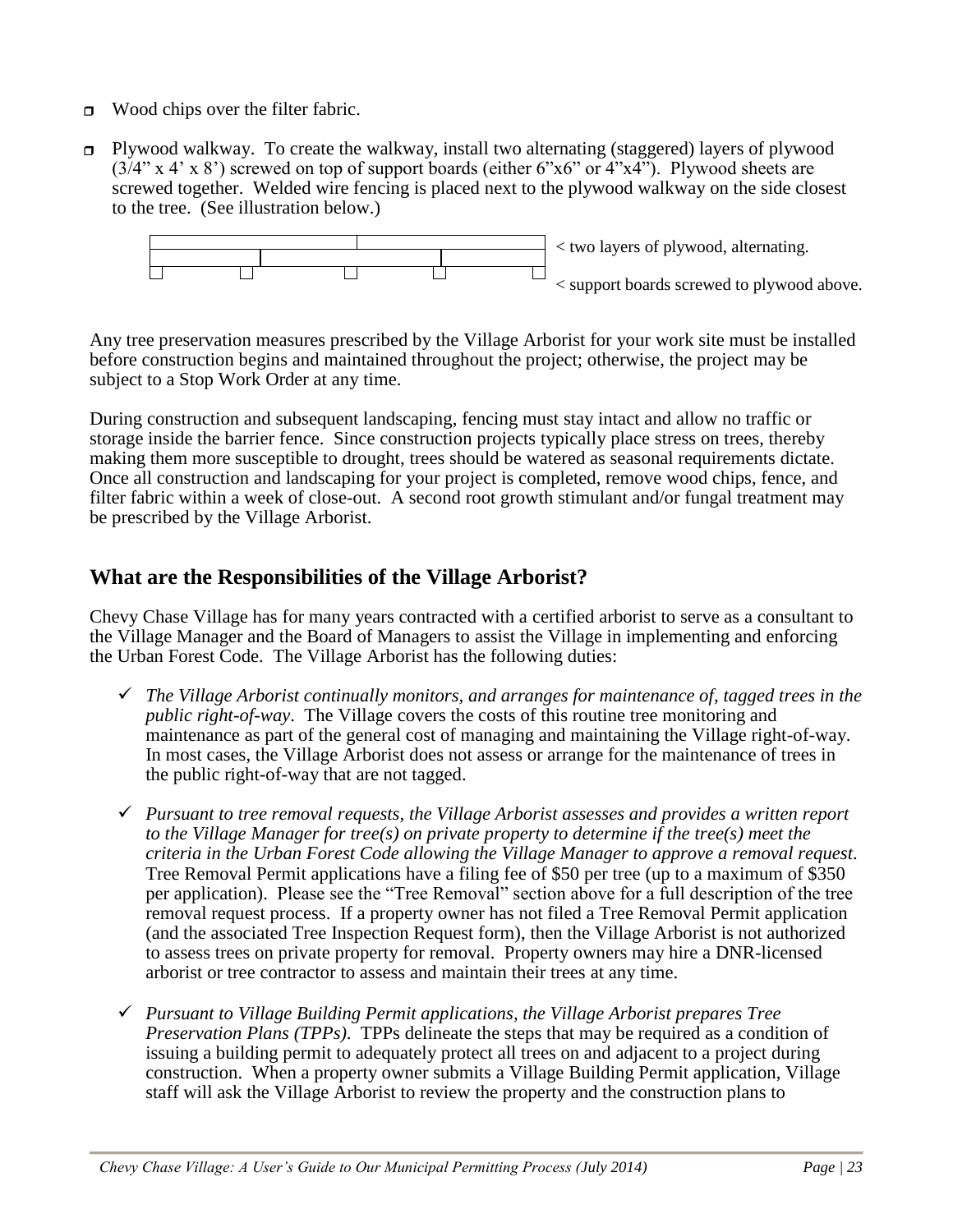determine whether the proposed project warrants a TPP. If the Village Arborist determines that a TPP is warranted for the project, then the property owner must submit a Village **Tree Inspection Request Form** to have the Village Arborist prepare a formal TPP for the project. (The Village Arborist will also be responsible for periodically inspecting work sites to ensure that TPPs are being consistently adhered to.) There is a \$250 fee to property owners to cover the cost of Village Arborist's time to prepare and then monitor the TPP. That fee is typically assessed at the same time as the fees for the associated building permit application.

All other tree-related issues on private property should be handled by a DNR-licensed arborist or tree contractor hired by the property owner.

#### **A Tree Has Fallen in My Yard: What Should I Do?**

If a tree on your property has entirely fallen down, it is not necessary to get a tree removal permit from the Village to have the tree removed. Property owners may hire any MD DNR-licensed tree contractor to remove the downed tree. *However, property owners should first submit a picture of the downed tree to the Village office and request a Courtesy Permit from the Village office to post during tree removal so that Village staff and fellow Village residents will know the tree removal has been authorized*. There is no fee for a Courtesy permit from the Village office.

If a tree on your property has been damaged following a storm and you are unsure about whether it must be removed or can be saved, send a picture of the damaged tree to the Village office so that Village staff can assess whether a Courtesy Permit can be issued for removal or whether further assessment by a DNR-licensed arborist is in order. Property owners may of course hire any MD DNRlicensed arborist at any time to assess trees on their property and to do any reasonable trimming to maintain the health, shape, and balance of trees. If a DNR-licensed arborist or tree contractor determines that the tree must be removed, then the property owner must submit a Village Tree Inspection Request (for independent assessment by the Village Arborist) and a Village Tree Removal Permit application to the Village office, as described above.

#### **Conclusion: Our Thanks**

While the Urban Forest Code may sometimes feel onerous to a property owner faced with an injured or unwanted tree, over time our community benefits tremendously by preserving as many of our trees as possible. When tree removal is unavoidable, reforestation in the Village ensures that our urban forest will flourish for generations to come. The Village residents and staff sincerely appreciate the extra effort periodically required by all members of the community to preserve our urban forest.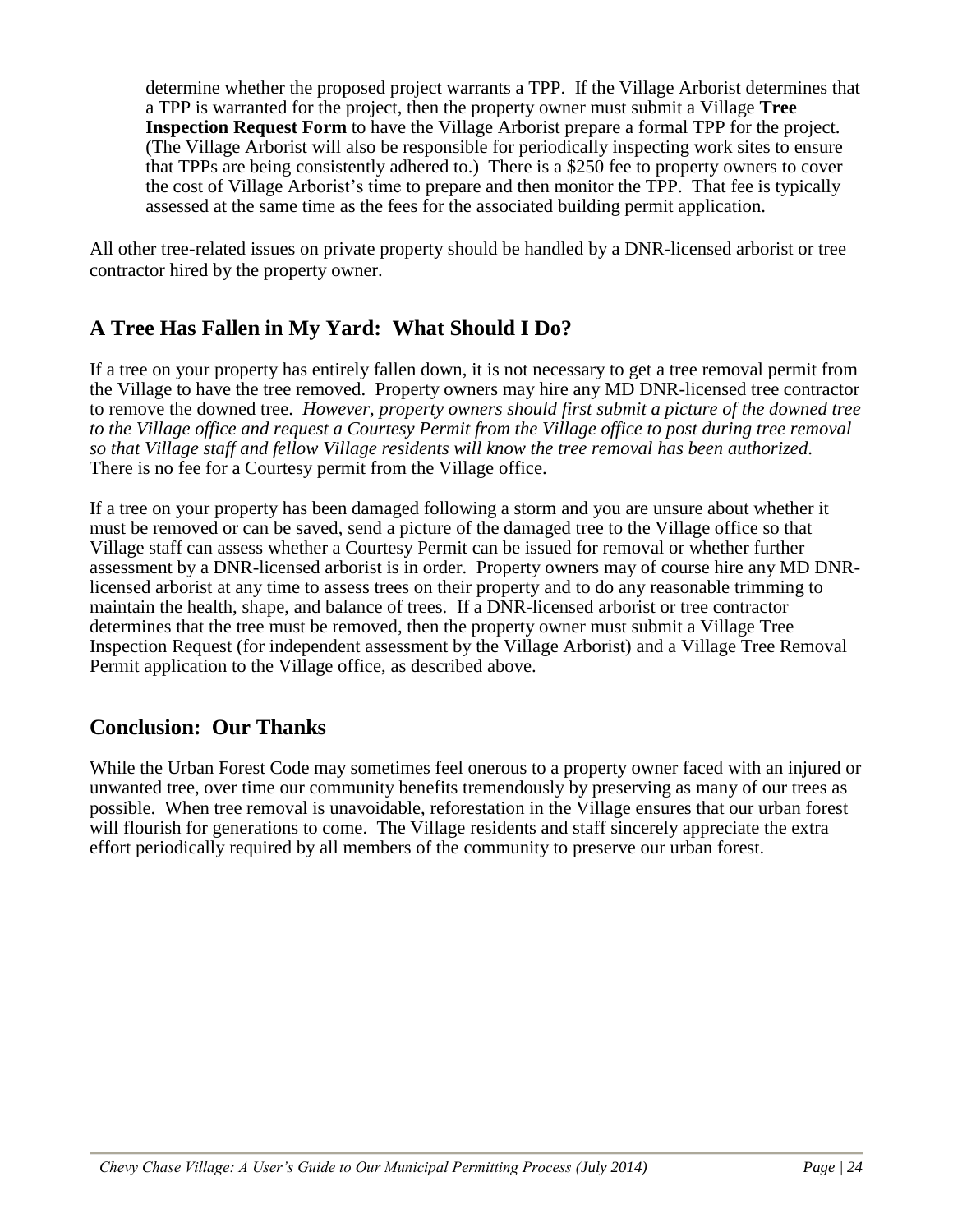## **Flow Chart for Tree Maintenance in Chevy Chase Village**

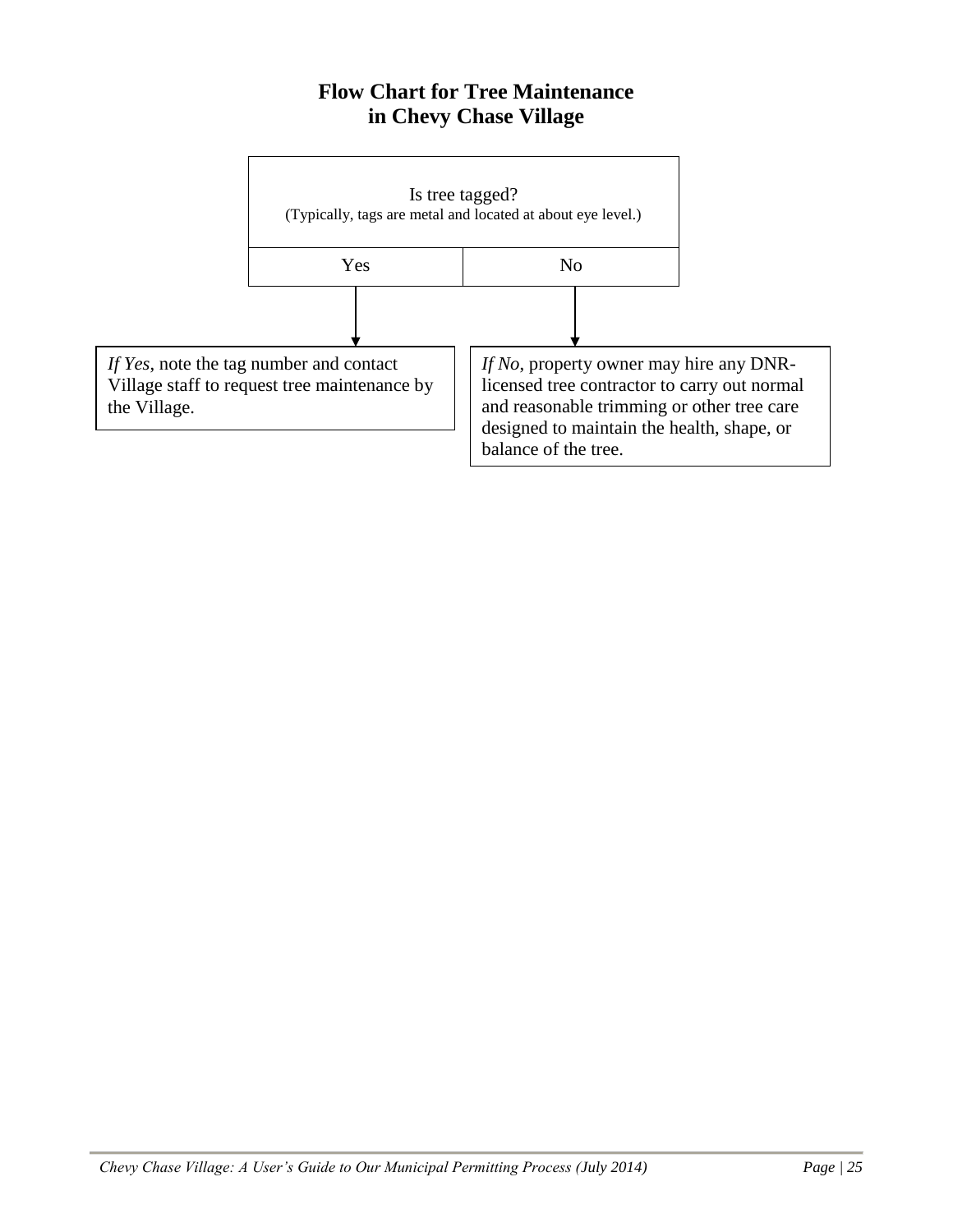#### **Flow Chart for Removing Trees on Private Property in Chevy Chase Village**



*Chevy Chase Village: A User's Guide to Our Municipal Permitting Process (July 2014) Page | 26*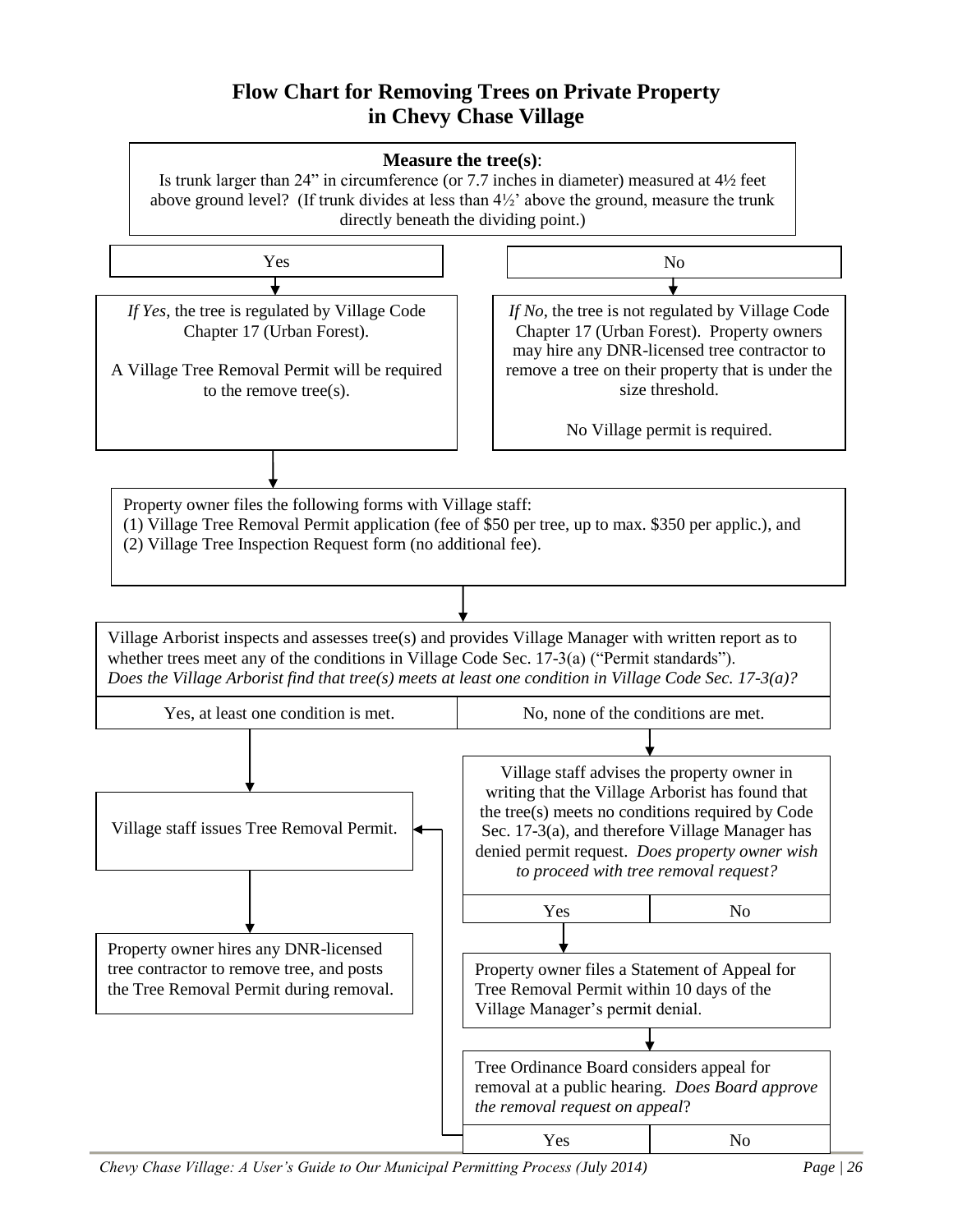# **Stormwater, Drainage, and Sediment Control in Chevy Chase Village**

#### **Why We Regulate Construction for Stormwater, Drainage & Sediment**

Construction projects almost inevitably disturb soil to some extent. Construction projects can also lead to changes in grading and drainage patterns. When rain falls on destabilized soil, dirt can temporarily run into the public right-of-way or onto adjoining properties until the soil is stabilized again. Changes in grading and drainage patterns can lead to repeated long-term puddling or even flooding on adjoining properties during rainstorms. Drainage into sidewalks and streets in winter months can lead to ice buildup, which can be a serious public safety hazard. For all these reasons, many county and municipal building codes have long recognized the need to control drainage and sediment during and after construction.

In recent decades, however, jurisdictions across the United States have begun to recognize the role that storm water plays in water quality many miles downstream from a construction site. When increasing amounts of soil are covered by impervious surfaces (whether a building, a driveway, or a patio), the soil is unable to absorb the rain as it falls and greater volumes of water are sent downstream. In a heavy rainstorm, the cumulative effect of these impervious surfaces is to send sudden and large volumes of stormwater into streams, eroding streambeds and carrying silt further downstream. In addition, the stormwater runoff picks up fertilizer, pesticides, and oil and antifreeze from the roadways, and carries it downstream. The impacts seem small for any one property or street, but the cumulative long-term impact on the Chesapeake Bay has been dramatic.

Stormwater, drainage and sediment control are thus related but distinct issues for construction projects. In recent years, the State of Maryland and Montgomery County have begun implementing more thorough stormwater runoff and drainage regulations. For example, Montgomery County regulates construction sites for stormwater and drainage where there is land disturbing activity on more than 5,000 square feet of land, or activity results in 100 cubic yards or more of earth movement, or for new construction.

#### **Stormwater, Drainage and Sediment Control in Chevy Chase Village**

The relatively flat topography in Chevy Chase Village poses a special challenge for residents, architects and Village staff alike because even small construction projects, or large construction projects that make only small changes to grade or drainage patterns, can have surprising results to adjoining properties and the right-of-way in subsequent rainstorms. This situation demands extra courtesy and vigilance by Village residents and their contractors in considering the stormwater runoff and drainage effects of their construction and landscaping projects.

Some contractors require as a matter of course that Village residents employ a civil engineer to oversee the stormwater runoff and drainage patterns of a construction or landscaping project. This may not be feasible for every project. Nevertheless, residents must be aware that they are responsible for shortterm and long-term effects to abutting property from construction and landscaping projects.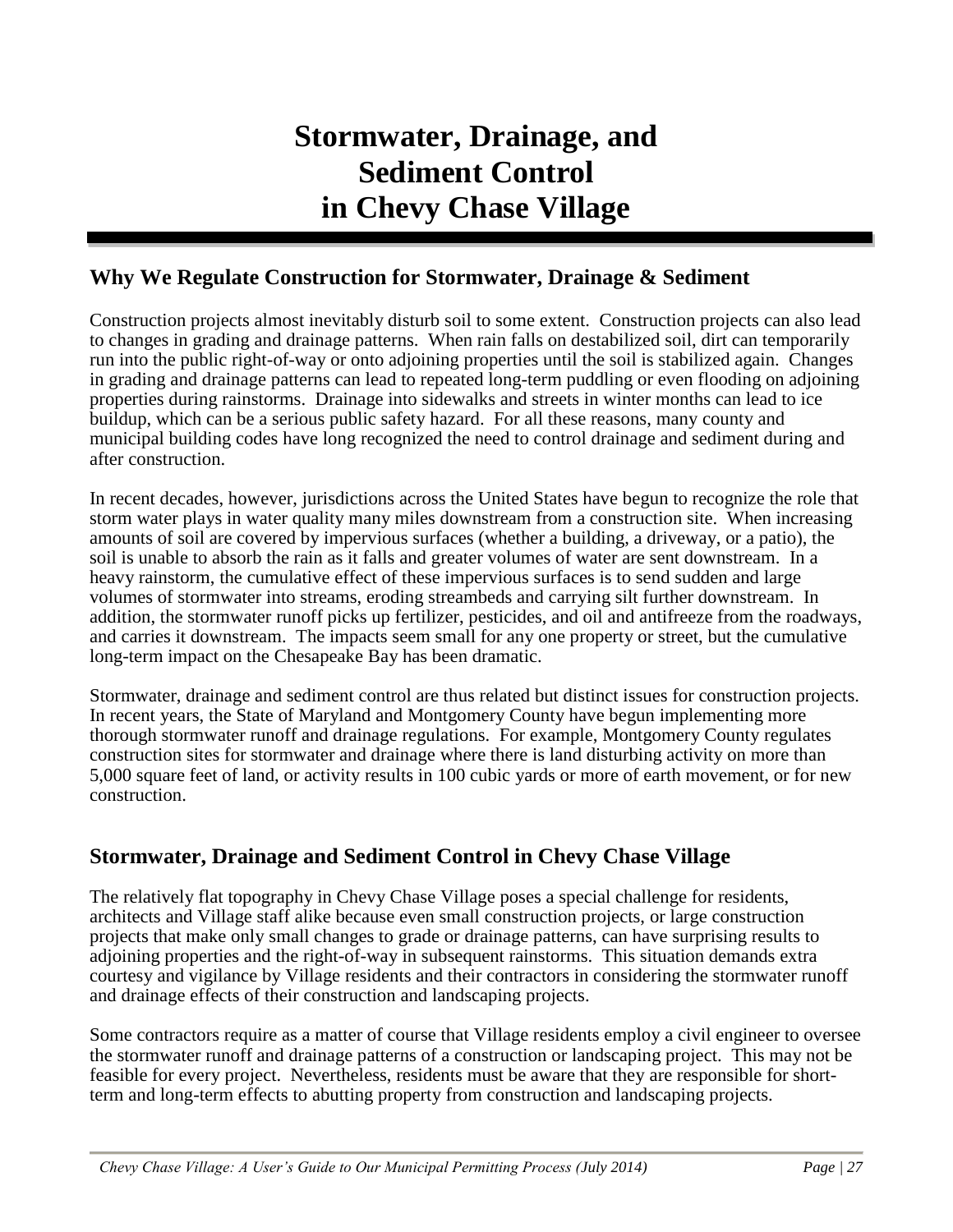Village Code Chapter 8 (Sec. 8-25) gives the Village Manager the authority to require a building permit if a project might reasonably be expected to alter water flow or drainage. This section also allows the Village Manager to impose terms or conditions on any building permit pertaining to alterations to the flow of water or drainage. Village Code Chapter 11 ("Stormwater Management") regulates stormwater management for new construction. (The complete Village Code is available on the Village website: www.chevychasevillagemd.gov.)

As is required of them by the Village Code, Village staff will review projects with regard to drainage impacts on neighbors and the right-of-way. Residents must recognize, however, that the Village office has no civil engineers on staff and that Village staff cannot serve as the final arbiter of whether a project causes a drainage problem to neighbors. Furthermore, if a resident acquires a Village Building Permit and then completes the project through final inspection and close-out, this does not absolve the resident of responsibility for later remedying any alterations to the flow of water or drainage on to abutting properties or the right-of-way that may result from the project.

#### **Conclusion**

To approve your building permit application, the Village Manager will need some documentation showing that the proposed construction will not create a water drainage problem for neighbors. The extent of this documentation will vary from case to case and from site to site, based on topography and other factors.

The final decision as to whether a proposed project has a satisfactory drainage plan will be made by the Village Manager. Village staff may not be able to determine before the Village Manager's final review if the drainage plan provided with a building permit application will be adequate. Therefore, to ensure that there will be no last minute documentation required for your permit approval, applicants are encouraged to submit as part of their building permit application a drainage plan prepared by a civil engineer.